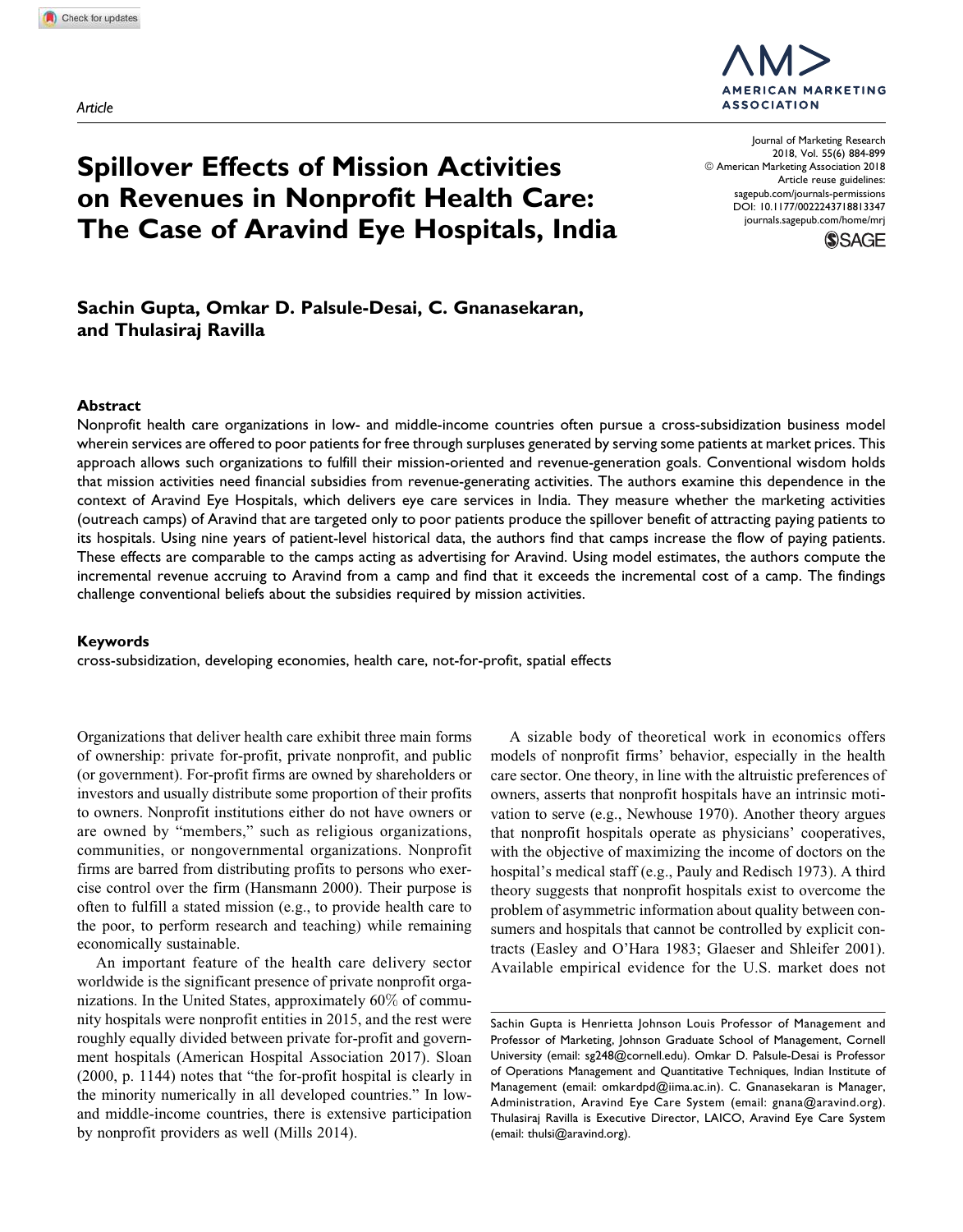

Figure 1. Nonprofit organizations' goals, activities, and customer groups.

support a single theory as dominant, although the physicians' cooperative theory has been found to not be relevant (Malani et al. 2003).

Low- and middle-income countries are characterized by both a large burden of disease and considerable barriers to the delivery of health care, such as poor infrastructure. Moreover, these countries have major gaps in government-provided health services, leading to extensive participation by private providers. However, private for-profit providers' services are not affordable for large sections of the population. Therefore, nonprofit organizations motivated by altruism have come to play an important role in these markets. Herein, we focus on a widely prevalent business model for nonprofit hospitals in lowand middle-income countries. In this model, hospitals offer services to poor patients for free or at very low prices, and they offer services at higher prices to patients who can afford them.<sup>1</sup> The margins from the latter group of patients subsidize health services to poor patients while allowing the hospital to remain financially viable.

This business model, which is based on a price discrimination strategy, has been termed "cross-subsidization." Adapting terminology introduced by Weisbrod (1998), we classify the activities of organizations that pursue cross-subsidization models into two categories: M activities (M standing for "mission"), which serve M customers, and R activities (R standing for revenue), which serve R customers. These are depicted respectively in the upper and lower parts of Figure 1. There are many examples of the use of crosssubsidization to deliver health care to the poor on a large scale.<sup>2</sup>

Examples include CARE Hospitals, which provides primary care, cardiology, and other specialty services in India and subsidizes up to 70% of its patients; Narayana Hrudayalaya Hospital, which performs approximately 12% of heart surgeries in India and subsidizes 60% of its patients; and Lumbini Eye Institute, which meets 25% of eye care needs in Nepal and subsidizes 12% of its patients (Bhattacharya et al. 2010; Tung and Bennett 2014). One of the best-known organizations is Aravind Eye Hospitals in India, which practices crosssubsidization as the core of its business model (Rangan 2009) and is the subject of our empirical study.

An important aspect of many nonprofit health care providers that employ the cross-subsidization model is the use of marketing activities that are primarily tailored to poor patients (Bhattacharya et al. 2010; Tung and Bennett 2014). The use of outreach and education efforts targeted specifically to poor patients is necessary because these patients have limited purchasing power, are located in underserved geographical areas, and have low health literacy. Studies have shown that despite the magnitude of need among these populations, only a small percentage seek out health care on their own. Fletcher et al. (1999) concluded, based on a field experiment in South India, that 93.2% of individuals who could have benefited from eye treatment did not pursue any available services. More recently, Olusanya et al.  $(2016)$  found that 75% of adults in a rural community in southwestern Nigeria who needed eye care were not utilizing eye care services. As a result, marketing to generate demand is a critical ingredient for improving eye health in the population (see also Bertrand, Mullainathan, and Shafir

examples. Jahani and West (2015) discuss enterprises that focus on base-of-the-pyramid markets using cross-subsidy models and why such organizations may be attractive to impact investors. A chain of four restaurants in Spain aptly called Robin Hood (Minder 2016) serves breakfast and lunch at full price to paying customers and free dinner with "tablecloths, chandeliers, water glasses, and even someone to serve you" to homeless clientele.

<sup>1.</sup> In a similar manner, nonprofit hospitals in the United States also provide uncompensated care to poor patients. In addition to the social mission, the literature (e.g., Nicholson et al. 2000) attributes such behavior in part to community service required to maintain tax-exempt status under U.S. Internal Revenue Code section 501(c)(3).

<sup>&</sup>lt;sup>2.</sup> The cross-subsidization model is popular not only in health care but also in nonprofit organizations in general. Oster (1995) provides several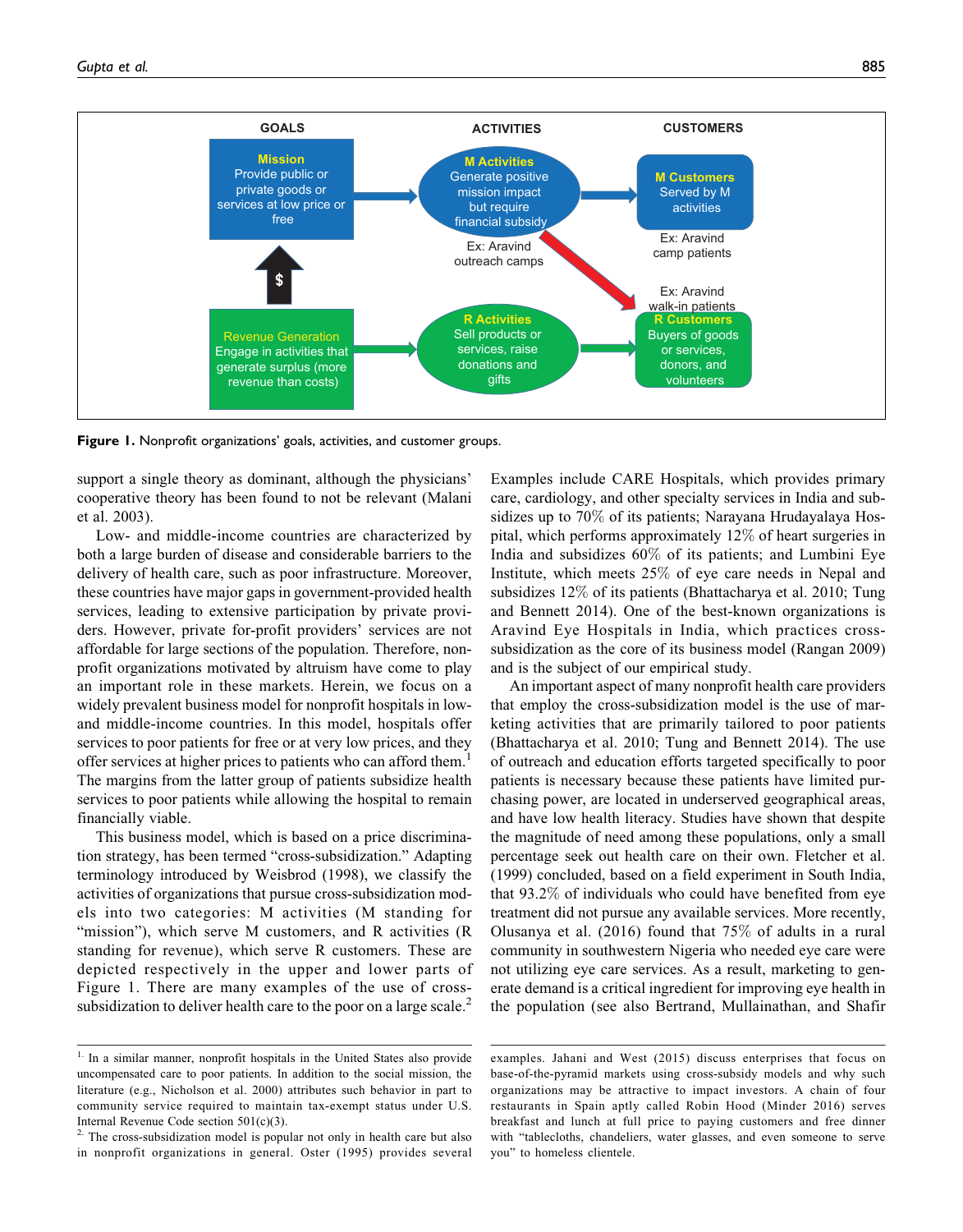[2006], who argue for the need for marketing to aid in decision making among the poor).

At the same time, these health care providers often devote little or no resources to marketing to paying patients, either because of unavailability of funds or because they believe that marketing to paying patients contradicts their social mission.<sup>3</sup> Importantly, these nonprofits commonly face competition in acquiring paying patients from for-profit providers of health care services. Given the unusual focus on marketing to customers who do not pay or pay relatively little, an important strategic question to ask is whether the marketing efforts directed to poor patients have a spillover impact on the demand from paying customers. The occurrence of such spillover effects would constitute evidence of interdependence between the mission and revenue sides of health care organizations using cross-subsidization models, which has so far been overlooked in the literature.

The main focus of our research is to theorize how such spillover effects may occur, to measure and characterize them in the case of Aravind Eye Hospitals (Aravind hereinafter), and to provide insights into the interdependence between the R and M sides of similar organizations. In our empirical study of nine years of historical data related to the traffic of paying patients treated at one major Aravind hospital, we find strong evidence that marketing activities directed to poor patients increase the flow of paying patients. To estimate these effects, we use panel data to exploit the spatial and temporal proximity of patients to the spatial and temporal occurrence of marketing activities (outreach camps). This evidence challenges the assumption that M activities must be subsidized by the R side of nonprofit organizations. This assumption is a fundamental aspect of recent research in operations management related to allocating resources between revenue and mission sides of Aravind-like nonprofit organizations (De Vericourt and Lobo 2009). An organization that disregards the spillover benefit we study is likely to invest suboptimally in M activities. Thus, our article has important implications for the management of nonprofit health care organizations. Next, we present a brief background of Aravind before describing the research objectives and intended contribution of this article.

#### *Aravind Eye Care System*

Since its inception in 1976, the Aravind Eye Care System has pursued its mission of "eliminating needless blindness by providing high quality, high volume, compassionate eye care to all." In 2016–2017, Aravind's outpatient visits exceeded 4.0 million (Aravind Eye Care System Activity Report 2016–  $2017<sup>4</sup>$ ). In that year, Aravind eye surgeons performed over

463,000 surgeries and laser procedures, and 48% of those surgeries were free or deeply subsidized. These statistics make Aravind one of the world's largest and most productive eye care organizations. Much has been written about Aravind's business model (e.g., Rangan 2009) and operational efficiency (e.g., De Vericourt and Lobo 2009). However, to our knowledge, there is little published research on the marketing of Aravind's services.

Aravind was founded in 1976 by Dr. G. Venkataswamy as an 11-bed hospital in Madurai in the southern Indian state of Tamil Nadu to provide care for patients with disabling cataract blindness. Cataracts are the major cause of blindness in developing countries, making up 41.7% of all cases in South Asia in 2010 (Jonas et al. 2014). A cataract forms as the natural lens of the eye clouds over time. Among other factors, poor nutrition and tropical weather are believed to be significant risk factors for cataracts. In most cases, a cataract can be surgically removed, and the eye's natural lens can be replaced by an artificial one known as an Intraocular Lens (IOL). Since its inception in 1976, Aravind has seen dramatic growth in volume and service capabilities.

A central tenet of Aravind's business model is to be financially self-sustaining through earned revenues, with almost no reliance on grants or philanthropy. It has achieved this goal by following the cross-subsidization model. To achieve its mission of serving the under-served, especially the rural poor, Aravind serves a large number of paying patients who can afford to pay market rates. Patients who cannot afford to pay market rates are provided care for free or at heavily subsidized prices. Because of the cross-subsidization model, Aravind has generated surpluses that have funded its engagement and rapid growth in ventures such as manufacturing IOLs.

At Aravind, the core services (e.g., surgery, comprehensive eye examinations) are essentially the same for paying and nonpaying patients in that they are provided by the same team of physicians and surgeons. However, Aravind does provide unique services to paying patients by offering several different surgery techniques and IOL types, as well as accommodation options related to beds, air conditioning, and semiprivate bathrooms. All patients self-select whether they wish to be free or paying patients, and if the latter, they choose one of several price–service bundles. This can be viewed as a form of seconddegree price discrimination through versioning.

An important decision that the Aravind founders had to make was where to focus the organization's marketing efforts. Vision impairment is widespread among poor patients who typically lack awareness and understanding of treatment options and do not have the knowledge or financial resources to be treated. Thus, marketing to poor patients, especially in rural markets, was essential for Aravind to fulfill its mission. To reach these patients, Aravind developed an extensive community outreach program that includes eye-screening camps, mobile units, and vision centers. At the same time, more affluent patients have choices in terms of eye care service providers in southern India beyond such community outreach programs (examples of private providers include Vasan Eye Care,

<sup>&</sup>lt;sup>3.</sup> Bertrand, Mullainathan, and Shafir (2006, p. 19) note that nonprofits spend little on marketing in general: "It is noteworthy that whereas the private sector spends great amounts of money and attention on marketing, government and not-for-profit organizations typically do not. The latter appear to be driven by the assumption that their policies and social programs, as well intentioned and worthwhile as they are, will work for themselves."

<sup>4.</sup> http://www.aravind.org/content/downloads/AECS%20Report%20201617. pdf.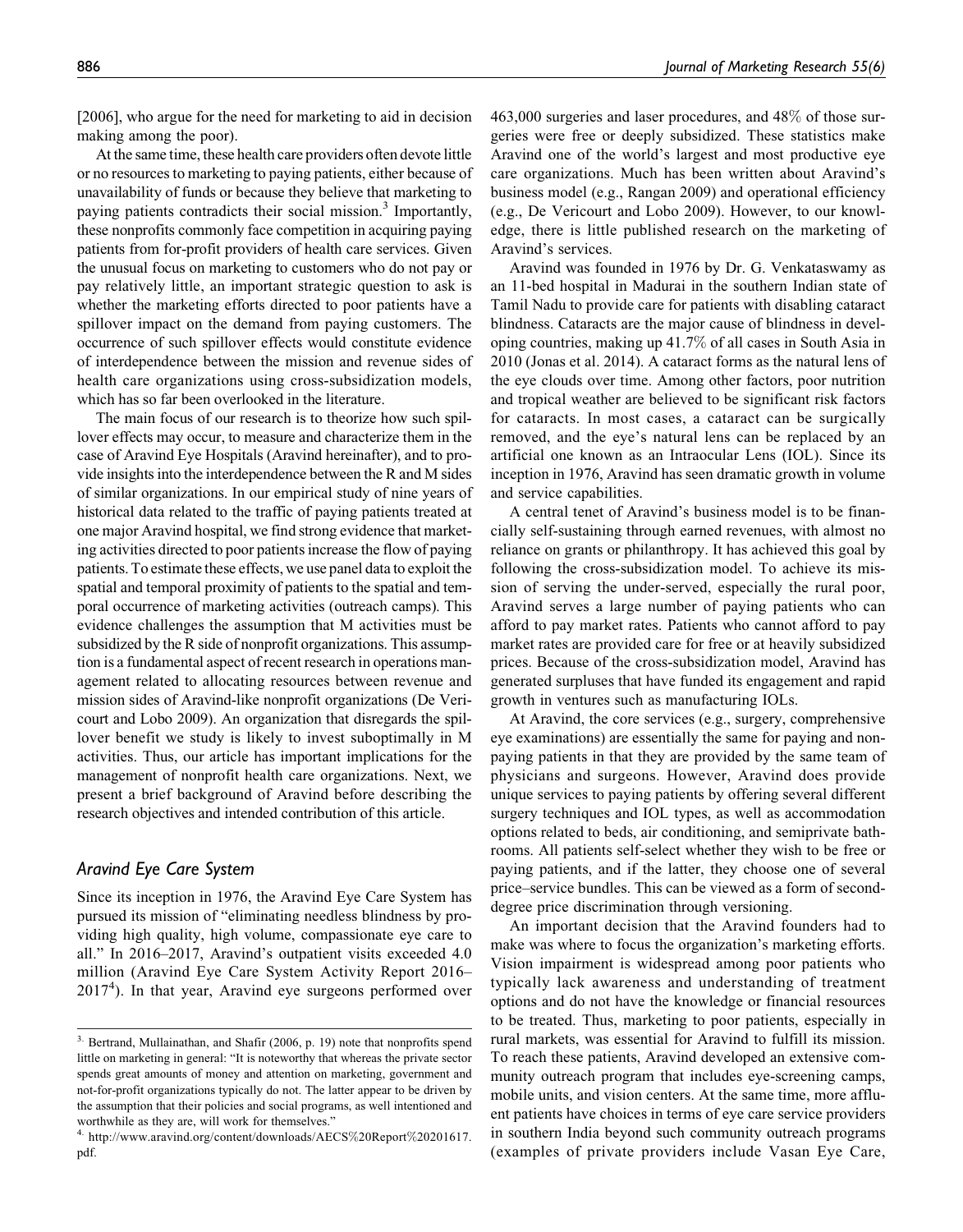Sankara Nethralaya, and Hindu Mission Hospital). Furthermore, these patients typically have access to eye care provider information as well as the education and financial resources needed to make a considered choice. This might imply that Aravind should devote some marketing efforts to creating awareness of and preference for Aravind in this segment, which consists of patients who are critical for the financial sustainability of Aravind's business. However, as a matter of principle, Aravind's founders and current management have decided to devote no marketing expenditures directly to attracting this patient group (we have reviewed an audited statement of the organization's operating expenses in 2015 to confirm this).

#### *Outreach Camps*

Aravind pioneered the large-scale use of eye screening camps to reach out to the rural poor and bring those who qualified for surgery to the base hospitals. In 2016–2017, over 2,500 outreach camps screened almost 580,000 patients, and the screenings resulted in 92,000 surgeries at Aravind base hospitals. Local community service organizations such as the Lions Club, Rotary Club, community-based nongovernmental organizations, hospitals, and industry associations act as "sponsors" and collaborate to organize the camps. The primary role of the sponsor is to set up a campsite with necessary supporting facilities such as furniture, electricity, and water and to provide food and lodging for Aravind's medical team. The sponsor undertakes publicity for the camp in a radius of about five miles. Promotion outside this radius is not productive because access is a significant challenge for potential camp patients. Promotional activities take the form of distributing handbills and posters; posting notices on publicity boards on street corners, shop billboards, and bus stops; creating loudspeaker announcements; and offering referrals through local doctors, teachers, and village leaders (Velayudhan et al. 2011). Most of the publicity is done two to three days before the camp date. Aravind's specification of an ideal location for a camp is a village or rural town with a population of 10,000 to 20,000, with easy access by surrounding areas. Dates for the camp are chosen to avoid major festivals and elections, as well as local marriages. Eighty percent of camps are held on Saturdays or Sundays.

A well-structured process guides how a patient progresses upon arriving at a camp. The stages include patient registration and eye tests by paramedical staff, followed by an ophthalmologist's examination. If the patient needs eye glasses, they are made available at the campsite for the patients to buy. Patients who are advised to have surgery are transported to the base hospital, either by a hired bus or by public transport, and are accompanied by an Aravind staff member. Because camps are attended predominantly by very poor patients, Aravind provides all services (except glasses) at the camp for free, including transportation to the base hospital, surgery, food, postoperative medications, transportation back home, and follow-up a month later at the campsite.

#### *Patient Segmentation*

Aravind's pricing approach leads to segmenting patients into three groups:

- 1. Free patients: These patients go to an Aravind outreach screening camp and are treated completely for free. Patients who need surgery are transported to an Aravind hospital.
- 2. Paying patients: These patients walk into an Aravind hospital, choose the "paying section" of the hospital, and are charged for each service based on a menu of product-price options. For example, prices for cataract surgery range from US\$100 to US\$700.
- 3. Subsidized patients: These patients walk into an Aravind hospital and choose the "free section" of the hospital. These patients are not charged any consultation fee. Patients admitted for cataract surgery pay approximately US\$12, which covers the cost of all surgical consumables, including the IOL, medications used during the hospital stay, and postoperative eye drops for a month.

#### *Related Literature and Contribution*

Herein, we develop an econometric model to quantify the spillover effects of outreach camps on the number of new walk-in (i.e., subsidized and paying) patients. By translating this spillover effect into an estimate of incremental revenue and comparing it with the incremental cost of a camp, we quantify the economics of an outreach camp. This knowledge is new to Aravind and will be useful for planning its M activities, as well as for disseminating to hundreds of nonprofit health care organizations that Aravind consults with globally.

Our research contributes to the literature on the economics and management of nonprofit health care organizations in several ways. First, we identify a form of interdependence between R and M sides of such organizations that has previously not been recognized. The classical view is that M activities always require a subsidy from R activities. For instance, De Vericourt and Lobo (2009, p. 1114) define M activities as "those that generate positive mission impact but require a financial subsidy." Using this definition, they study the optimal trade-off between consumption and investment of financial resources for the M and R sides and provide guidelines for Aravind-like organizations to determine their resource management strategies depending on the organization's objectives (maximizing social capital) and revenue-generating opportunities. In particular, they provide a threshold policy–based framework for deciding how to allocate available resources to M and R sides of the organization. While the authors capture the contributions of the two sides to the organization's social return, they ignore the impact of the M side on the R side, potentially leading to underallocation of resources to the M side.

Second, we conceptualize and demonstrate empirically that a mechanism for such interdependence involves marketing efforts targeted to M customers that spill over and enhance the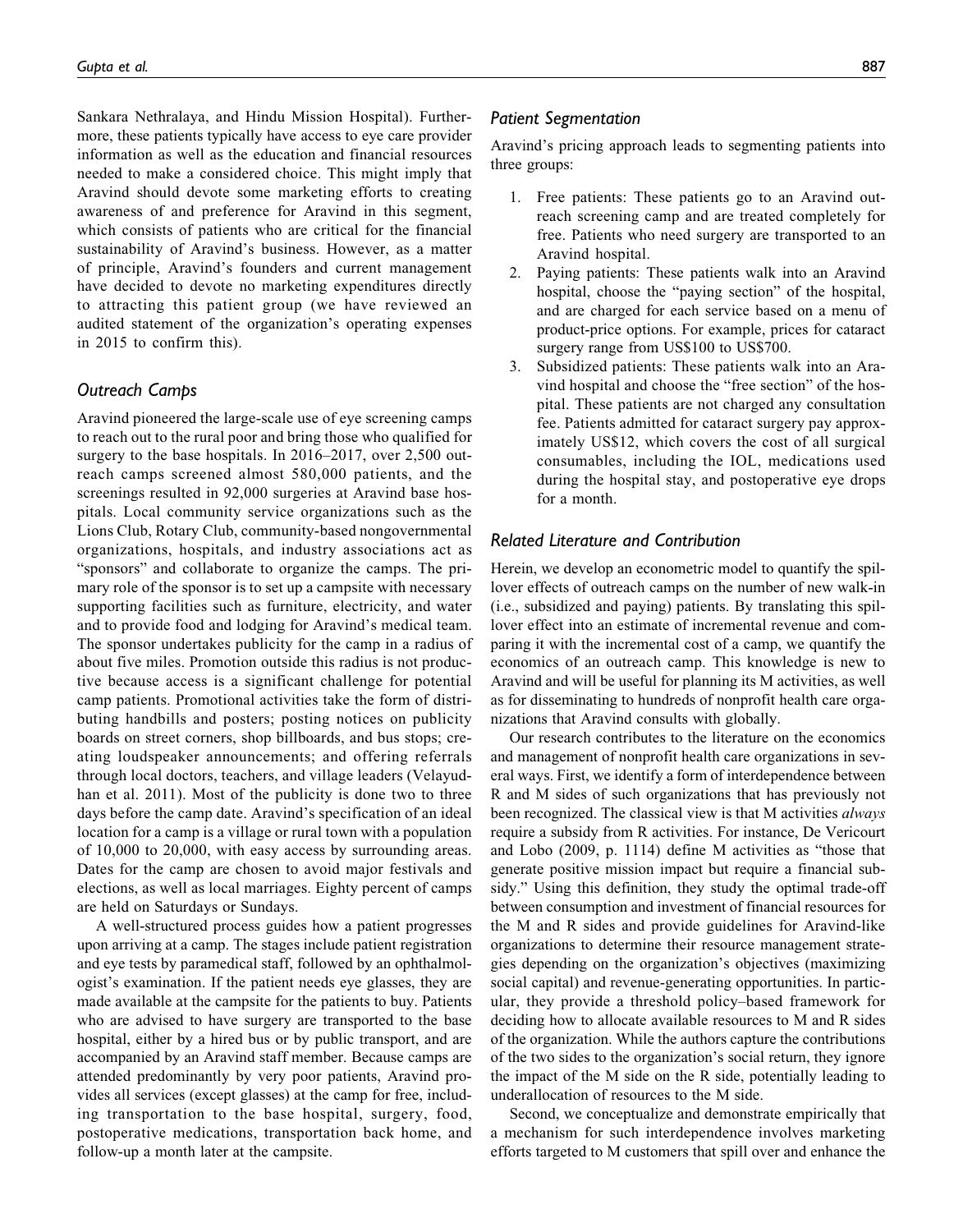demand from R customers. Not accounting for the spillover effects of such marketing efforts would imply undervaluing them, thereby potentially leading to underinvestment. Our empirical application to Aravind's outreach camps demonstrates that the spillover effects allow the camps to easily pay for themselves through the enhanced revenues eventually generated from R customers. This conclusion dramatically changes the prevailing view that camps are primarily costenhancing activities.

As discussed previously, a sizable literature in economics proposes models to rationalize why nonprofits exist and the conditions under which they successfully compete with forprofit providers. However, there is much less work on how nonprofits should be managed. Our analysis indicates that there are complex interactive effects between decisions on the M and R sides in such organizational settings, suggesting an opportunity to develop new, insightful theoretical models.

Another potential contribution of our research is to enhance understanding of alternative business models to serve poor patients. In recent years, there has been a lot of interest in Prahalad and Hart's (2002) advocacy of the "fortune at the bottom of the pyramid," which can be achieved using a lowprice, low-margin, high-volume strategy. Others have argued against the practicality of this business model (e.g., Karnani 2007; Simanis 2012). However, the cross-subsidization model as an alternative way to serve poor patients has received much less attention.

In the next section, we discuss a framework to conceptualize spillover effects of outreach camps. Following that, we describe the data and the results of preliminary, model-free analysis. Next, we propose our econometric models and the important issue of potential endogeneity of camp effects. We then provide the empirical results as well as the robustness of our results to key modeling assumptions. Finally, we discuss our findings and conclude.

### Spillover Effects of Outreach Camps on Walk-In Patient Decisions

As we have noted, Aravind's outreach camps are organized primarily in villages and rural towns in India. These camps have a direct effect, which is to attract poor patients who need eye care. Our focus is on the indirect or spillover camp effects on the behavior of patients who walk in to an Aravind hospital and pay for service (i.e., either paying or subsidized patients), not those who visit a camp and are treated for free. We define this spillover effect to include both the effect of the camp itself (e.g., on passersby who may see the camp), as well as the effect of camp promotion that occurs two to three days before the camp. In our data, we cannot separate the two because the camp and its promotion always co-occur.

Using the literature streams on patient behavior and the effects of marketing activities, we theorize why outreach camps may affect the behavior of walk-in patients. Several types of effects could occur. First, we expect the outreach camps to act as a form of advertising to patients who do not

attend the camp.<sup>5</sup> These effects may be both informative and persuasive (Ackerberg 2003). The occurrence of a camp and associated publicity can educate patients about eye disease, inform them about the availability of eye care, or remind them that they need to seek treatment for an existing eye condition. Camps can also make patients aware of Aravind as an eye care service provider, thereby affecting its inclusion in the set of providers that patients consider. In addition, camps can act as a signal of the quality of the Aravind brand, affecting the probability of a patient choosing Aravind as their eye care provider.

Second, we expect camps to generate word-of-mouth influence between patients. An example of such an effect would be that individual A, who sees the camp publicity and/or visits an Aravind camp, tells individual B, who was unaware of Aravind, about her service experience. This leads patient B to walk into an Aravind hospital and seek treatment but pay for service. In our model, which considers the aggregate number of patients, this kind of indirect effect of a camp on walk-in patients (i.e., patient B) is included in the overall camp effect.

A third possible effect of camps is that they permit "free riding" for cataract surgery by patients who, without access to a conveniently located and timed camp, may have chosen to be either subsidized or paying patients. This effect, which we term "cannibalization," may result from patients either delaying or advancing the timing of their care to take advantage of the camp. Cannibalization is a natural result of Aravind's patient selfselection-based pricing strategy. In addition to the attractive (free) price, the proximity of the camp and the availability of free transport to and from the hospital is also an incentive for walk-in patients to go to a camp near them instead of traveling on their own to the base hospital. On the other hand, paying patients can choose from a menu of service options, whereas free and subsidized patients have only one service option available.

A challenge we face is that, given the data, our models will only be able to identify the *net* camp effects on the number of subsidized and paying patients separately. We will be unable to separately estimate the advertising, word-of-mouth, and cannibalization effects of camps. Nevertheless, the estimated net camp effects allow us to fulfill one of our primary research goals: determining the incremental revenue attributable to a camp. In our "Discussion and Conclusions" section, we note future research opportunities that involve breaking down these net effects with more detailed, disaggregate data.

We also consider whether the effects of a camp are larger for subsidized patients or paying patients. Subsidized patients are more similar to camp patients in terms of sociodemographic characteristics than they are to paying patients. As a result, they are more likely to be exposed to publicity and word of mouth about the camp. On the other hand, we expect paying patients to be more

<sup>5.</sup> In a very small number of cases, patients who go to a camp are referred to the base hospital and are advised to go there as walk-in patients. This may happen when the patient has uncontrolled blood sugar or if there are other reasons that require the patient to delay surgery. If these patients do register at the base hospital, they invariably do so as subsidized patients and not as paying patients. In our data we do not know the identities of such patients.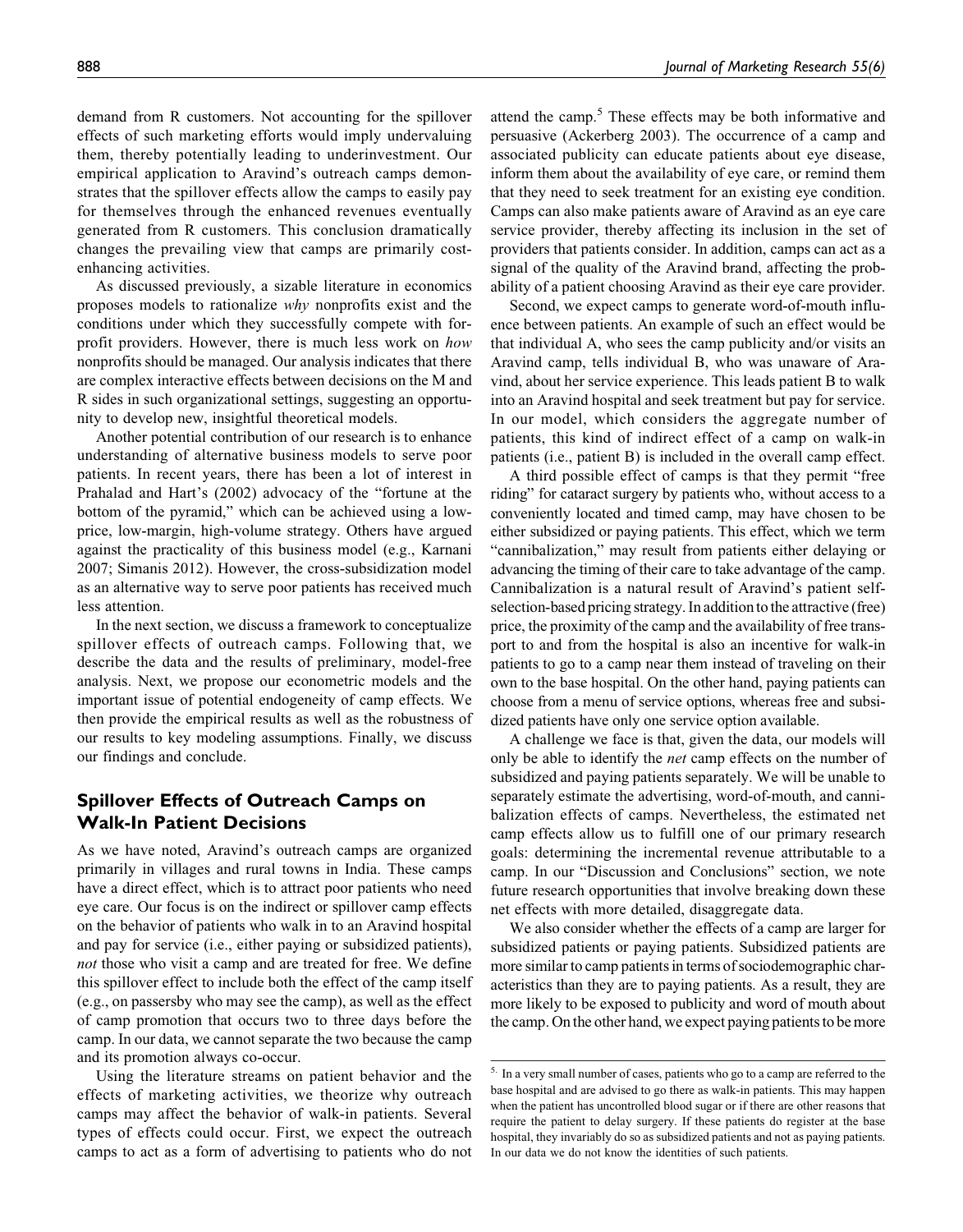

Figure 2. Hypothesized effects of outreach camps on number of walk-in patients.

affluent and thus more mobile, meaning they would be exposed to word of mouth about the camp over a larger geographic area.

Finally, in line with the effects of other forms of marketing communications, we expect camp effects on the number of walkin patients to carry over into the weeks following the dissemination of precamp publicity and the camp itself. We expect these carryover effects because the timing of most eye care, including cataract surgery, is elective and partly in the patient's control. Moreover, after exposure to the camp or related publicity, the patient's decision to seek eye care may involve consulting with family members, obtaining a referral from a local eye care provider, and making arrangements to travel to the base hospital. At the same time, we expect the advertising effects of camps to decay over time due to forgetting. Consequently, in the model specification, we allow for carryover camp effects but do not impose structure on the shape of the carryover.

Drawing on the previous discussion, in Figure 2 we depict how the advertising and cannibalization effects of camps on the number of walk-in patients are hypothesized to occur. Both advertising and cannibalization effects are expected to be stronger closer to the camp date. Note that the duration and magnitudes of effects are entirely hypothetical in this figure.

#### Data and Preliminary Analysis

We focused on one of Aravind's newest tertiary care hospitals, Aravind, Pondicherry ("Aravind-P" hereinafter), which started operations in February 2003. We focus on this hospital because reliable data on walk-in patients are only available for recent years; thus, working with a newer hospital allowed us to get patient data from the very inception of a hospital. Aravind-P is located in Pondicherry, a city on the northeast coast of the southern Indian state of Tamil Nadu,<sup>6</sup> and it serves a population of about 21.6 million people in five districts—Tiruvallur,

6. Pondicherry is a city within the Union Territory of Pondicherry. A Union Territory (equivalent to a federal district in the United States) is administered

Vellore, Tiruvannamalai, Villupuram, and Cuddalore—as well as the union territory of Pondicherry. There are several government and private for-profit hospitals as well as independent ophthalmologists providing eye care in this region.

Our data consist of approximately 1.4 million new patient visits to Aravind-P from the inception of the hospital in February 2003 until the end of 2014, as well as the dates and locations of outreach camps. Because of concerns about unreliability of patient data in the first three years, we use the data for the nine-year period of 2006 to 2014. For each patient visit, we know whether the patient was a free, subsidized, or paying patient. We also know the patient's home village/town and the date of the patient's visit to Aravind-P. We geo-coded (i.e., obtained latitude and longitude) the village/town of patients' home locations as well as camp locations. We limit our attention to patients who live in Tamil Nadu or Pondicherry. Such patients account for 100% of free and subsidized patients and 99.6% of paying patients.

An important choice we needed to make involved the level of cross-sectional aggregation of the data for modeling. The most disaggregate geo-code information we have for patients is the village/town in which a patient lives, and we term this a patient-market, or market, hereinafter. Consequently, we aggregate the data to the patient-market-week level to obtain the number of weekly visits by new paying and subsidized patients during the period 2006–2014. In addition, we observe all 2,496 camps that were held during this period, and we know the location and week in which each camp was held.<sup>7</sup> We

by the federal government and is not part of any state. In 2006, Pondicherry was officially renamed Puducherry.

<sup>7.</sup> The definition of a week is important. Eighty percent of camps occur on the weekend, and publicity for the camp is performed two to three days before the camp. We wish to capture the joint impact of the camp's occurence and its publicity. Consequently, we define a week as the seven days starting on a Monday. This allows the camp event and the publicity preceding it to occur within a single week for most camps.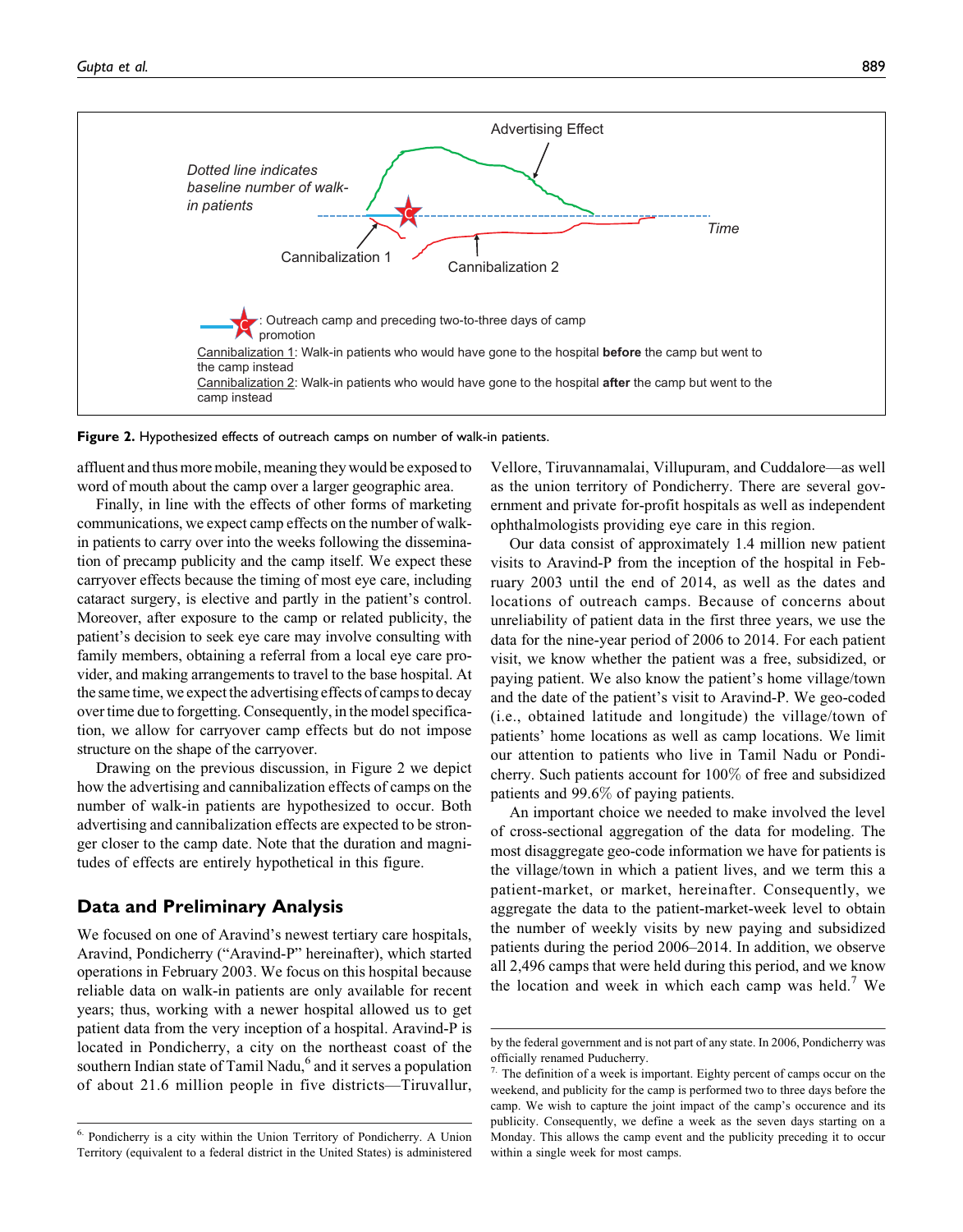| Variable                      | Unit                                     | Mean   | SD    | Min | Max | Total   |
|-------------------------------|------------------------------------------|--------|-------|-----|-----|---------|
| Number of subsidized patients | Per market-week (541 markets, 470 weeks) | .92    | 5.57  |     | 132 | 234.981 |
| Number of paying patients     | Per market-week (82 markets, 470 weeks)  | 2. I I | 15.04 |     | 477 | 775,226 |
| Number of camps               | Per year                                 | 277    |       | 245 | 300 | 2,496   |

Table 1. Descriptive Statistics of the Data 2006–2014.





Figure 3. Map of Tamil Nadu showing Aravind-Pondicherry Hospital, camps, and walk-in patient locations in 2014.

Figure 4. Distribution of walk-in patients and camps by distance from Aravind-Pondicherry Hospital in 2014.

structure the data as two balanced panels of market-weeks, separating subsidized and paying patients. For subsidized patients, we retain the set of 541 markets that had at least one subsidized patient during the period 2006–2014, resulting in 254,270 observations (541 markets  $\times$  470 weeks). For paying patients, we retain the set of 782 markets that had at least one paying patient in the period 2006–2014, resulting in 367,540 observations (782 markets  $\times$  470 weeks). In Table 1, we show descriptive statistics of the data. On average, there are approximately one subsidized patient and two paying patients per market-week and 300 camps per year.

As we have noted, walk-in patients, both paying and subsidized, travel on their own to Aravind-P. In Figure 3, we show for the year 2014 the locations of patients relative to the base hospital on a map of the Indian state of Tamil Nadu, as well as the locations of 298 camps that year. As expected, there is a heavy concentration of walk-in patients and camps close to the hospital. In Figure 4, we show for 2014 the cumulative distribution of the number of paying and subsidized patients and camps, in terms of distance from the base hospital. Almost 90% of walk-in customers live within 60 miles of the base hospital. Furthermore, in our data there are very few walk-in patients who live more than 100 miles from the hospital. We also note that there are very few camps held within 10 miles of the hospital or further than 90 miles from the hospital. The reasons for this are that patients who are close to the hospital can access it relatively easily; thus, camps are not needed, and patients who are very far from the hospital are difficult to serve through camps because of the travel time required for patients (because they are transported from the camps to the hospital for surgery) and for Aravind-P personnel who staff the camps.

To obtain an initial understanding of the key phenomenon we are trying to measure, which is the effect of camps on the number of walk-in patients, we conduct a preliminary, modelfree analysis. The analysis is conducted separately for each of the nine years in the data, as well as for paying and subsidized patients. For each type of patient, we consider only those patient-markets that had at least one patient of that kind in the nine-year period. In each year, we consider only "camp-markets," defined as patient-markets that had at least one camp within a five-mile radius, and we disregard the other patientmarkets. For each camp-market, we divide the weeks into weeks that had a camp in the immediately preceding week (we call these "camp-weeks"), and weeks that did not have a camp in the immediately preceding week (we call these "noncamp-weeks"). We compute the average number of walk-in patients, separately by paying and subsidized patients, in the two sets of weeks. In Table 2, we show the ratio of the average number of walk-in patients in a camp-week divided by the average number of walk-in patients in a non-camp-week, separately for paying and subsidized patients.

This ratio, which we term a "camp multiplier," ranges between 1.70 and 4.05 for subsidized patients and between 1.04 and 1.19 for paying patients. Deviations of the multiplier from 1 constitute evidence of camp effects, and we see strong evidence of deviations in Table 2. We note that the multipliers are larger than 1 in each of the nine years, and the multipliers for subsidized patients are always larger than the multipliers for paying patients. Given the limitations of model-free analysis, we have limited our attention to camp effects that occur within one week of a camp and within a five-mile radius. Furthermore, we have not controlled for differences between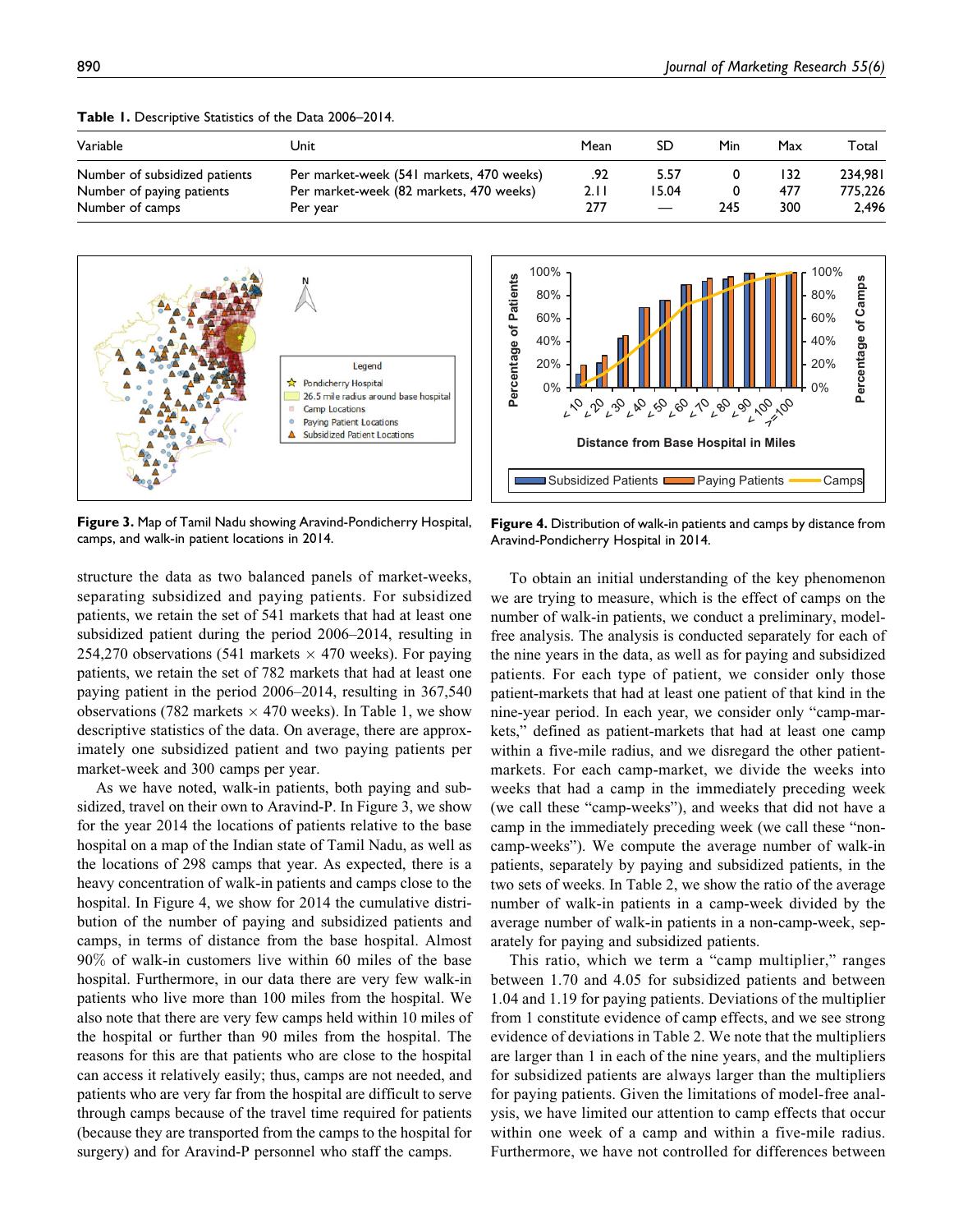Table 2. Model Free Evidence of Camp Effects on Number of Walk-In Patients.

| <b>Subsidized Patients</b> |      |                         | Paying Patients    |                         |  |
|----------------------------|------|-------------------------|--------------------|-------------------------|--|
| Camp<br>Multiplier<br>Year |      | Number of<br>Camp Weeks | Camp<br>Multiplier | Number of<br>Camp Weeks |  |
| 2006                       | 2.17 | 268                     | I.I7               | 387                     |  |
| 2007                       | 1.98 | 267                     | 1.12               | 394                     |  |
| 2008                       | 2.48 | 255                     | 1.19               | 383                     |  |
| 2009                       | 1.82 | 237                     | 1.10               | 343                     |  |
| 2010                       | 4.05 | 240                     | 1.13               | 335                     |  |
| 2011                       | 2.60 | 258                     | 1.15               | 372                     |  |
| 2012                       | 2.35 | 257                     | 1.06               | 368                     |  |
| 2013                       | 1.87 | 259                     | 1.08               | 353                     |  |
| 2014                       | 1.70 | 244                     | 1.04               | 338                     |  |

markets, weekly differences, or spatial interdependence between markets. These factors will be explicitly included in the forthcoming model to obtain valid estimates of camp effects.

In interpreting the forthcoming results of model-based camp effects, it is important to bear in mind that camps are not expected to be the primary drivers of subsidized and paying patient traffic in our data. Almost 90% of the variance in both the number of subsidized patients and the number of paying patients can be explained by market fixed effects. Moreover, most walk-in patients do not live close to camp locations: only 12.9%, 23.0%, and 40.9% of subsidized patients live within 5, 10, and 15 miles, respectively, of any camp in our data's nine-year period. The analogous numbers for paying patients are 10.0%, 19.3%, and 37.1%. The reason for this is that camp locations are chosen to allow for easy access to patients who will visit the camps, not to be close to walk-in patients. This point is discussed in detail in the section on potential camp endogeneity, as well as in Web Appendix A.

#### Model

In line with the previous discussion, our interest is in analyzing the number of new walk-in patients coming to Aravind-P from each patient-market (or "market") in each week. Our primary model is a spatial panel-data model (Lee and Yu 2010) specified separately for  $y_{mt}^{Pay}$  and  $y_{mt}^{Sub}$ , the number of new paying and subsidized patients, respectively, from market m in week t. Data are observed for  $M<sup>Sub</sup>$  and  $M<sup>Pay</sup>$  markets for subsidized and paying patients respectively, and for T weeks each. The key goal of each model specified subsequently is to use the spatial and temporal variability in the number of walkin patients to estimate the effects of outreach camps while controlling for differences between markets, years, and weeks.

Because Aravind's walk-in patients are spatially dispersed, it is natural to consider spatial dependence in the number of walk-in patients from different markets. Reasons for spatial dependence to occur include unobserved common variables in proximate markets (e.g., the availability of a competing cataract surgery provider), markets influencing one another as a result of word-of-mouth communication between patients, or measurement error that is correlated through space. We do not have specific theoretically derived expectations regarding the spatial dependence effects; however, we recognize that it is necessary to control for spatial dependence in the model.

Spatial dependence can be incorporated in a spatial panel data model in two primary ways (Elhorst 2009): (1) by including a spatially lagged dependent variable and (2) by including a spatial autocorrelation process in the error term. Following Lee and Yu (2010), we incorporate both features in our model along with fixed effects for markets. This results in a spatial autoregressive (SAR) panel model with SAR disturbances and fixed effects. Bradlow et al. (2005) review the extant marketing literature that employs spatial econometric models. To our knowledge, a model that incorporates both spatial autoregression and spatial autocorrelation in panel data has not been applied to date in the marketing literature. Our model for subsidized patients is as follows:

$$
y_{mt}^{Sub} = \lambda^{Sub} \sum_{n=1}^{M^{Sub}} w_{mn}^{Sub} y_{nt}^{Sub} + \omega_m^{Sub} + \mu^{Sub}_{year} + \theta^{Sub}_{week}
$$
  
+ 
$$
Camp\_Effect_{mt}^{Sub} + \epsilon_{mt}^{Sub},
$$
  
where  $\epsilon_{mt}^{Sub} = \rho^{Sub} \sum_{n=1}^{M^{Sub}} w_{mn}^{Sub} \epsilon_{nt}^{Sub} + \upsilon_{mt}^{Sub}$  and  $\upsilon_{mt}^{Sub} \sim N(0, \sigma_{\epsilon^{Sub}}^2).$  (1)

The spatial autocorrelation parameters  $\lambda^{\text{Sub}}$  and  $\rho^{\text{Sub}}$  capture spatial dependence between markets, and setting them to zero reduces this model to a linear panel data model. The model for paying patients is specified analogously as follows:

$$
y_{mt}^{Pay} = \lambda^{Pay} \sum_{n=1}^{M^{Pay}} w_{mn}^{Pay} y_{nt}^{Pay} + \omega_{m}^{Pay} + \mu_{year}^{Pay} + \theta_{week}^{Pay}
$$
  
+ Camp\_Effect\_{mt}^{Pay} + \epsilon\_{mt}^{Pay},  
here  $\epsilon_{mt}^{Pay} = \rho^{Pay} \sum_{n=1}^{M^{Pay}} w_{mn}^{Pay} \epsilon_{nt}^{Pay} + \upsilon_{mt}^{Pay}$  and  $\upsilon_{mt}^{Pay} \sim N(0, \sigma_{\epsilon^{Pay}}^2)$ . (2)

 $W$ 

We next discuss the model specification for subsidized patients shown in Equation 1. Analogous discussion applies to the model for paying patients shown in Equation 2. The first term on the right side of the model in Equation 1,  $\lambda$  Sub  $\sum^{\text{Sub}}$  $n=1$  $w<sub>mn</sub><sup>Sub</sup>y<sub>nt</sub><sup>Sub</sup>$ , captures spatial auto regression by allowing the number of walk-in patients from market m to depend on the number of walk-in patients in other markets.  $w_{mn}^{Sub}$  is an exogenously specified nonnegative scalar representing a spatial weight for the pair of markets (m, n), and it is intended to capture proximity between the markets. We eliminate dependence of a market on itself by setting  $w_{mm}^{Sub} = 0$ . The spatial weights w<sub>mn</sub> can be thought of as elements of a  $M^{Sub} \times M^{Sub}$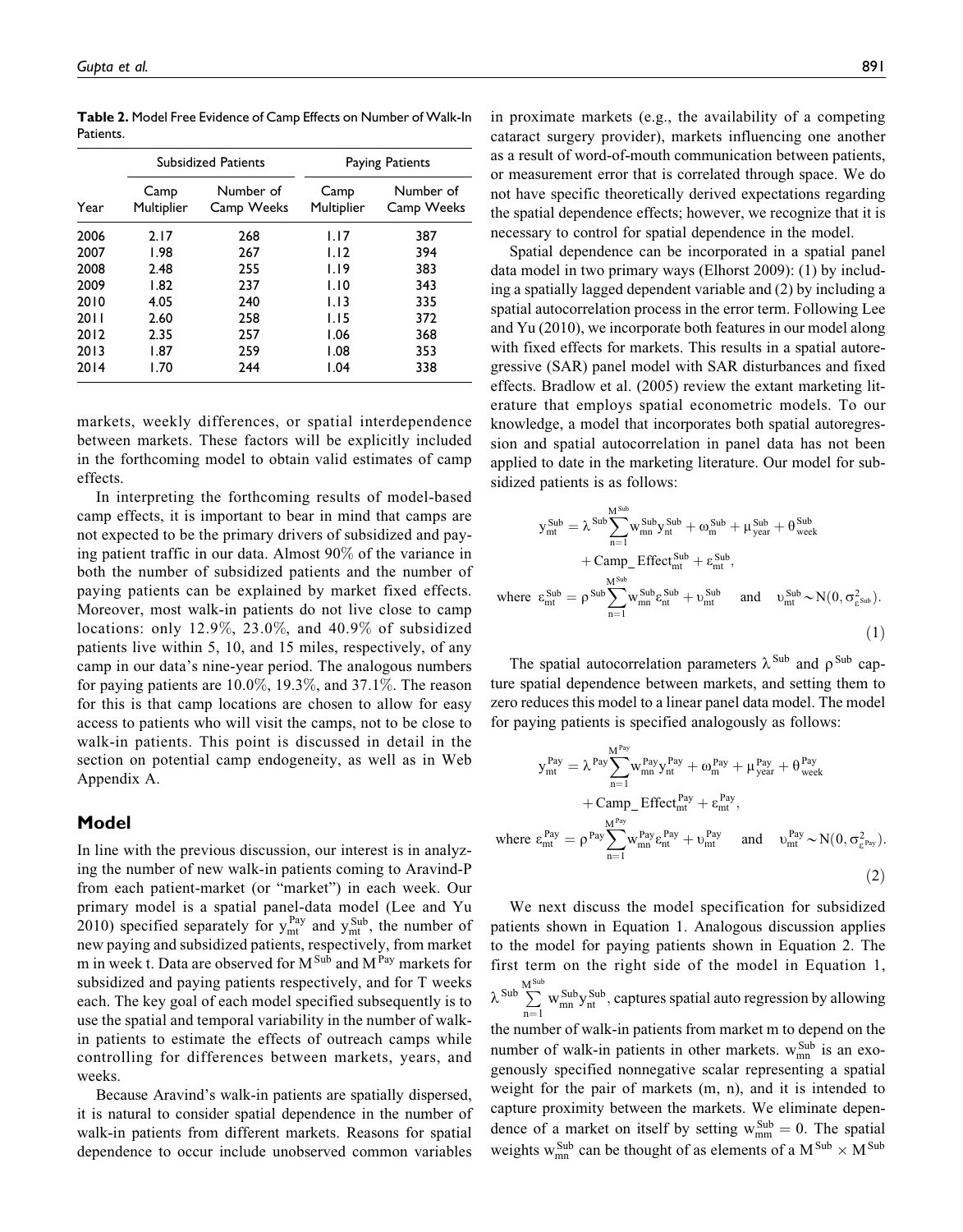spatial weight matrix  $W<sup>Sub</sup>$  that has zeros on the diagonal. It is common practice to normalize the spatial weight matrix. Kelejian and Prucha (2010) point out that unnormalized spatial weight matrices typically lead to  $(I_n - \lambda W_n)$  being singular for some values of  $\lambda$  in applications. We use spectral normalization (Drukker et al. 2013) in our empirical analysis; however, robustness tests of selected models indicate that results vary little from this choice.<sup>8</sup>

Different definitions of the spatial weights have been considered in the literature. In this research, we consider a contiguity-based weighting matrix  $\mathbf{W}_{\text{Cont}}^{\text{Sub},k}$ , where  $w_{\text{min}}^{\text{Sub},k} = 1$ if dist<sub>mn</sub>  $\leq$  k miles, and 0 otherwise, where dist<sub>mn</sub> is the Euclidean distance between markets m and n. In the empirical application, we consider different values of the threshold distance k and select the value based on model fit. For robustness, we also consider a spatial weight matrix  $W_{Exp}^{Sub}$  that is based on inverseexponential distance, where  $w_{mn}^{Sub} = exp(-\text{dist}_{mn})$ . In contrast with the contiguity-based weights, this measure places positive weight on all markets, not just those within the defined distance threshold; however, the weights decline exponentially with distance.

Next, we discuss each element on the right side of the model. Again, analogous discussion applies to the model for paying patients.

## $\mathsf{Camp}\_\mathsf{Effect}^\mathsf{Sub}$

Camp\_Effect<sup>Sub</sup> term captures the effect of outreach camps on the number of subsidized patients who walk into Aravind-P from market m in week t. An outreach camp potentially affects all markets that are no further than z miles from the camp, which we define as the "area of influence" (AOI) of the camp. The smallest AOI we consider is the five-mile radius (i.e.,  $z = 5$  miles) in which camp publicity is performed by camp sponsors. A camp's influence can extend beyond five miles because of word-of-mouth transmission and because walk-in patients may be exposed to a camp when they commute or travel.

In addition, we allow for temporal carryover in the camp effects using a finite distributed lag model. Because the camp effect we model is the net of advertising, word of mouth, and cannibalization effects, we are unable to predict its magnitude or sign. Consequently, we allow for complete flexibility and do not impose any structure on the temporal carryover effects. In addition to the week in which the camp is held and pre-camp publicity is done, we include q weeks of separate carryover effects and determine q using a model selection approach that will be discussed subsequently. To operationalize the camp effect, we define  $C_t$  to be the set of all camp locations in week t, and  $w_{Camp}cm^z = 1$  if dist<sub>cm</sub>  $\le z$  miles and 0 otherwise, where dist $_{\text{cm}}$  is the Euclidean distance between camp c and market m. Defining Camp<sub>c,t</sub> as 1 if a camp was held in location c in week t, 0 otherwise, our specification of Camp\_Effect<sup>Sub</sup><sub>mt</sub> is as follows:

$$
Camp\_Effect^{Sub}_{mt} = \sum_{s=0}^{q} \beta_s \sum_{c \in C_{t-s}} w\_Comp_{cm}^z \times Camp_{c,t-s}.
$$
\n(3)

 $\beta_0$  is the contemporaneous camp effect, and  $\beta_1$  through  $\beta_q$ are the lagged camp effects. The second summation on the right side is a count of the number of camps in week t that fall within a circle with radius z miles, centered at market m.

Market, year, and week fixed effects.  $\omega_{\rm m}^{\rm Sub}$  is a fixed effect for market m,  $m = 1, 2, ..., M^{\text{Sub}}$ . We include these fixed effects to control for a large number of time-invariant unobserved differences between markets that may influence the number of walk-in patients. Relevant market characteristics include socioeconomic factors such as population size and income, industrial development, and work situations and lifestyles in the region. In addition, the fixed effects control for distance to Aravind-P hospital. We opt to use fixed effects instead of random effects because, as discussed previously, the population of patient markets has been sampled exhaustively (Nerlove and Balestra 1996). Because nine years is a long period of time, we allow for yearly fixed effects  $\mu_{\text{year}}^{\text{Sub}}$ . These accommodate factors such as trends in cataract-related blindness and treatments, trends in awareness of the disease and of its treatments, changes in competition, changes in Aravind's infrastructure and resources, and changes in sociodemographic characteristics of patients. Finally,  $\theta_{t}^{Sub}$  is a dummy variable for week t, t = 1, 2, ..., 52. These weekly fixed effects control for events (unobserved in the data) that recur each year, such as holidays, festivals, elections, and seasons, and that influence the weekly number of walk-in patients. These effects are pooled across years.

*Model estimation.* We use a quasi-maximum likelihood approach proposed in Lee and Yu (2010). In this approach, a transformation is used to eliminate the market fixed effects  $\omega_{\rm m}^{\rm Sub}$  and  $\omega_{\rm m}^{\rm Pay}$ . This leads to a conditional maximum likelihood estimator. The parameters to be estimated in each model are as follows: eight-year fixed effects for nine years, 52 weekly fixed effects for 53 weeks, one spatial autoregression parameter, one spatial autocorrelation parameter, and  $(q + 1)$  camp effects.

*Potential camp endogeneity.* An important econometric issue is potential camp endogeneity. Unbiased estimation of the camp effects requires strict camp exogeneity. In other words, the assignment of camps in space and time should be unrelated to outcomes of  $y_{mt}^{Pay}$  and  $y_{mt}^{Sub}$ . One reason why there might be camp endogeneity is the fact that unobserved factors may affect both the number of walk-in patients from a particular market and week, as well as Aravind's decision to hold an outreach camp in that market and week. These factors could

<sup>8.</sup> In row normalization, each element of a row is divided by the row sum. In minmax normalization, each element of the matrix is divided by the minimum of the largest row sum and column sum of the matrix. In spectral normalization, each element is divided by the modulus of the largest eigenvalue of the matrix. Kelejian and Prucha (2010) note that row normalization is most commonly used but may lead to model misspecification.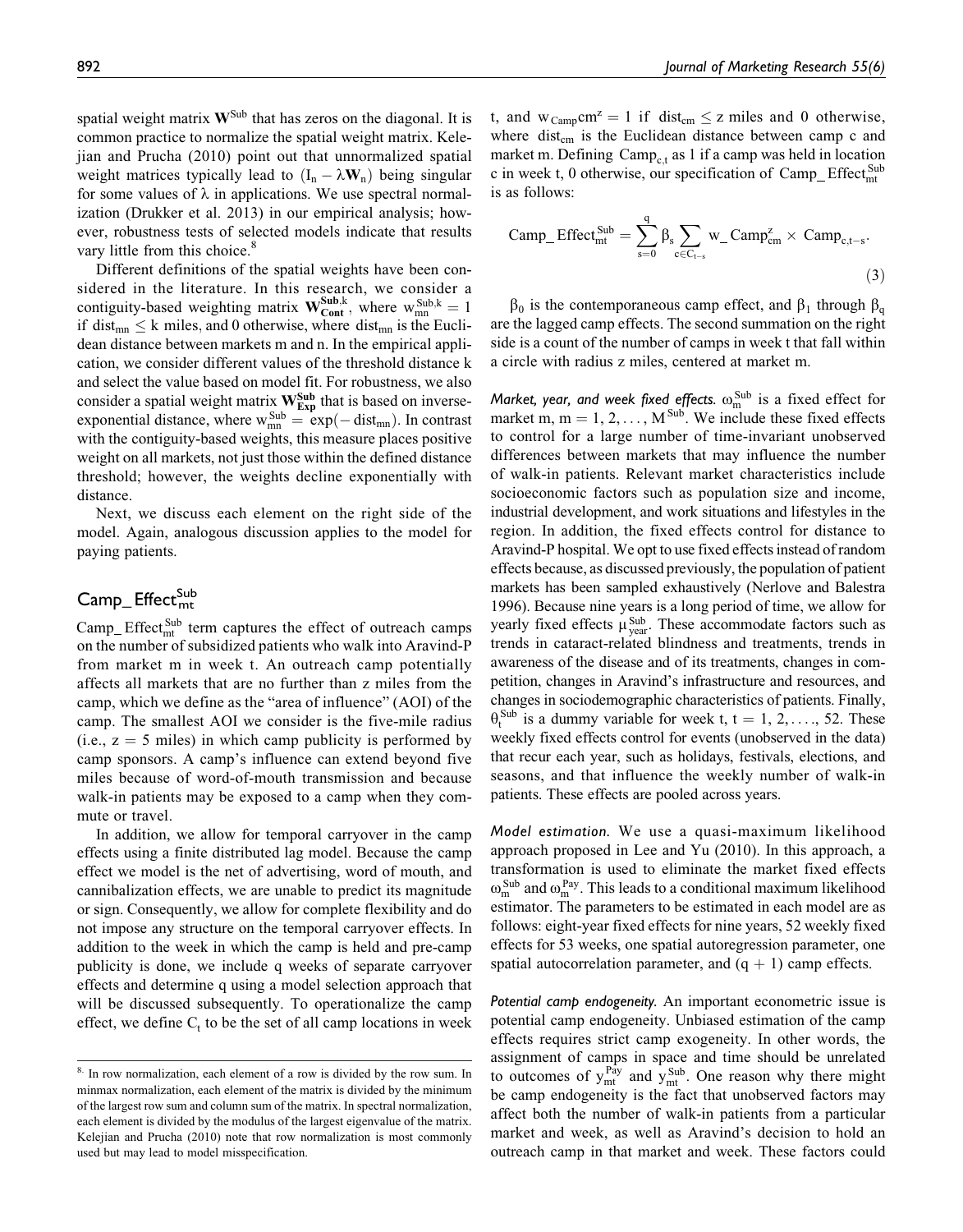be market-specific (e.g., larger markets receive more camps and generate more walk-in patients), year-specific (e.g., as Aravind-P grew, it held more camps and attracted more walk-in patients), or week-specific (e.g., in a major holiday week, camps are not held and fewer walk-in patients go to the hospital). The market-, year-, and week-specific fixed effects in the model should control for these unobserved factors.

A second situation that might create camp endogeneity is if Aravind managers plan the camps' location and timing strategically in anticipation of walk-in patient demand. This could be to either boost walk-in patient demand because they know about camps' advertising effect or manage the total demand (i.e., walk-ins plus camp patients) relative to available hospital capacity. We rule out the advertising explanation based on interviews with Aravind managers who assured us that the organization has always used outreach activities strictly to fulfill its mission and not to generate revenue.

Regarding the capacity explanation, we offer four arguments as to why this is not likely to be the case. First, we interviewed Aravind management to learn about the camp planning process in detail. The process begins with an annual meeting of hospital general managers at the start of the year in which the managers determine a target number of camps for the upcoming year for each hospital. Each hospital then allocates their assigned number of camps to different markets and schedules the camps for specific weeks of the year. Hospitals adhere to this plan barring exceptional circumstances. Moreover, because planning a camp takes several months of effort by both Aravind and the sponsor, it is not possible to use camps to accommodate short-term capacity concerns at the base hospital. Second, a crucial determinant of camps' location and timing is sponsor availability. Because sponsors are entities external to Aravind, their availability is outside Aravind's control. Third, a capacity-planning-based explanation would imply a negative relationship between camps and the number of walk-in patients. That is, when Aravind anticipates a high number of walk-in patients, it should be less likely to organize camps. However, as we discuss subsequently in our "Results" section, we consistently find a positive relationship. Fourth, we also estimate models with a "placebo" effect, which is the effect of a camp on the number of walk-in patients in the week before the camp. This is a placebo effect because we expect to find this effect to be zero if camps act as hypothesized, namely, that they affect the number of walk-in patients during the camp week, as well as future walk-in patient traffic. We find this placebo effect to be statistically insignificant in all models for both subsidized and paying patients, which contrasts with the significant positive effects on the weeks following a camp.<sup>9</sup>

#### **Results**

We begin the discussion in this section with model selection, followed by interpretations of estimated camp effects in selected models. We conclude with model validation and robustness of results.

#### *Model Selection*

For each of the models shown in Equations 1 and 2, our goal is to determine the best-fitting model by selecting z, the radius of the AOI of a camp, and q, the number of lag weeks of camp effects. To do so, we proceed as follows: We initially fix k, the threshold distance in the contiguity-based spatial weight matrices  $\mathbf{W}_{\text{Cont}}^{\text{Sub},k}$  and  $\mathbf{W}_{\text{Cont}}^{\text{Pay},k}$ , at five miles and subsequently test robustness of our results to this choice. Starting with the smallest value of z being five miles, we estimate models with successively increasing values of q. A model with q weeks of lagged camp effects is nested in a model with  $q + 1$  weeks and can be compared using a likelihood ratio test. We stop adding lag weeks when the likelihood ratio test fails to reject the null. We then move on to the next higher value of z (e.g., 10 miles) and pick the best-fitting number of lag weeks. If the likelihood value of the selected model for  $z = 10$  miles dominates the likelihood value of the selected model for  $z = 5$  miles, we use the Vuong test (Vuong 1989) to test the null hypothesis that the better-fitting model is statistically superior. The Vuong test is appropriate because models with different values of z are nonnested but have the same dependent variable. We find that exploration of values of  $z \in \{5, 10, 15, 20\}$  miles and  $q \in$  $\{0, 1, 2, 3, 4, 5, 6, 7\}$  weeks was adequate to arrive at the best-fitting models for both subsidized and paying patients.

In Table 3, we show fit statistics for a baseline model (without camp effects) and for the selected model. The selected model for subsidized patients has spatial dependence, a camp AOI of five miles, and three weeks of camp effects. The selected model for paying patients has spatial dependence, camp AOI of ten miles, and five weeks of camp effects.

#### *Interpretation of Estimated Camp Effects*

Tables 4 and 5 show the parameter estimates and standard errors for the selected models for subsidized and paying patient models, respectively. Note that the effects shown are the total effects, including both the direct effects and the indirect effects due to the spatial interdependence between markets (in Web Appendix B, we describe how these effects are computed). Our most important finding is that camps have significant, positive effects on the number of both subsidized and paying walk-in patients. To characterize the timing of effects, we find that the largest camp impact on the number of subsidized patients occurs in the week after the camp, and a small but statistically significant positive impact continues to occur two weeks after the camp. For paying patients, a positive camp impact occurs during the camp week and persists for four subsequent weeks. As in the case of subsidized patients, the largest impact for

<sup>&</sup>lt;sup>9.</sup> One approach to account for possible camp endogeneity is to use instrumental variables. However, we did not have access to data on variables that could be theoretically justified as reasonable instruments, namely, variables that are correlated with walk-in patient traffic at the market-week level and are uncorrelated with the occurrence of camps.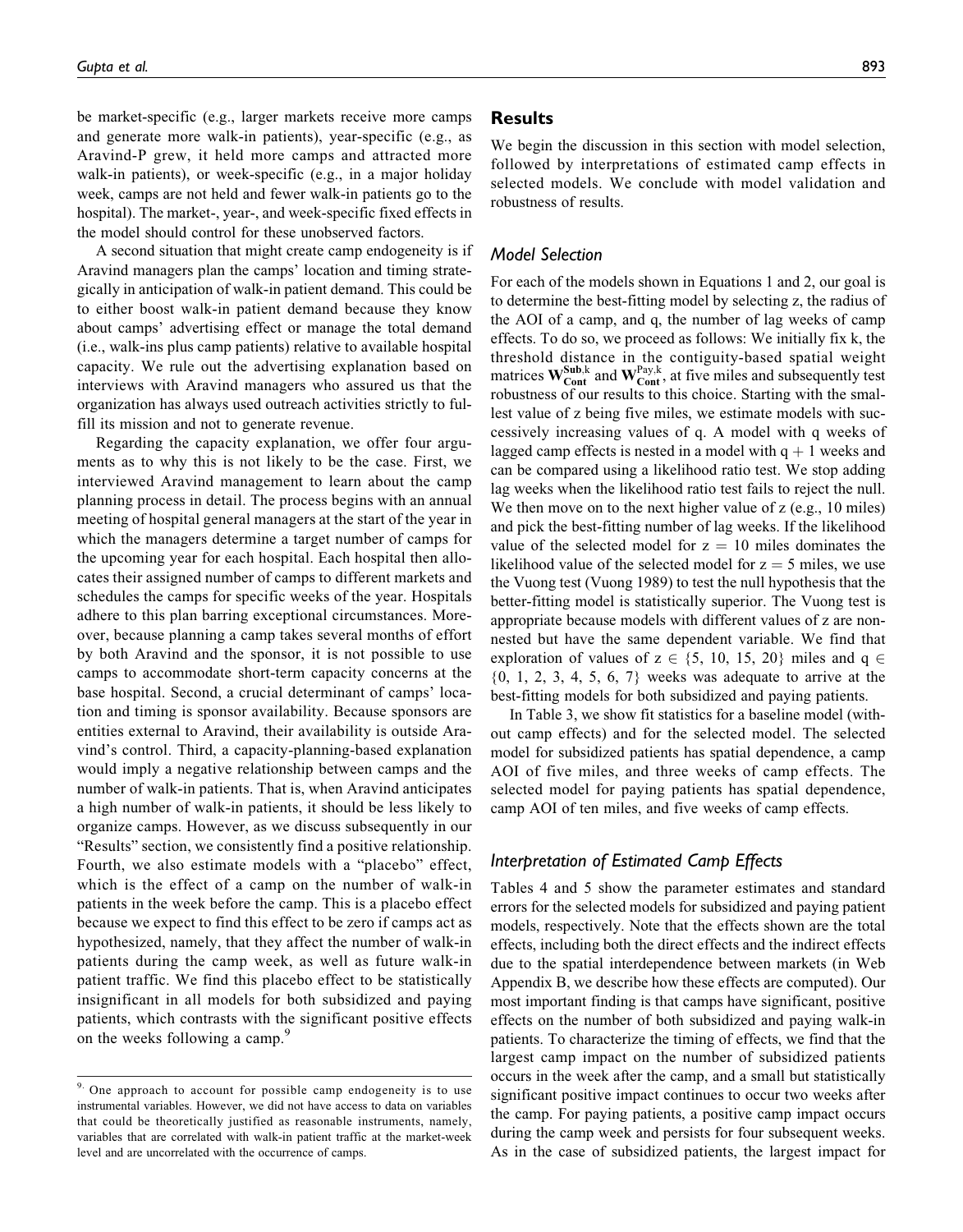| Model                      | Market Fixed Effects <sup>a</sup> | Year Fixed Effects | <b>Week Fixed Effects</b> | Camp Effects | Camp AOI | Log-Likelihood  |
|----------------------------|-----------------------------------|--------------------|---------------------------|--------------|----------|-----------------|
| <b>Subsidized Patients</b> |                                   |                    |                           |              |          |                 |
| <b>Baseline</b>            | 54 I                              |                    | 52                        |              | 5 miles  | $-513.510.09$   |
| Selected                   | 54 I                              |                    | 52                        |              | 5 miles  | $-512,774.66$   |
| Paying Patients            |                                   |                    |                           |              |          |                 |
| <b>Baseline</b>            | 782                               |                    | 52                        |              | 10 miles | $-1,047,762.34$ |
| Selected                   | 782                               |                    | 52                        |              | 10 miles | $-1.047.681.43$ |

Table 3. Selected Models and Fit Statistics.

<sup>a</sup>Market fixed effects are eliminated from the models by transformation and thus not estimated.

Table 4. Parameter Estimates and Standard Errors for Selected SAR Fixed-Effects Panel Model for Number of Subsidized Patients.

| Parameter                        | Estimate | SE     | b-Value |  |  |  |
|----------------------------------|----------|--------|---------|--|--|--|
| Camp Week                        | 31.976   | 17.580 | .069    |  |  |  |
| $Camp$ Week $+1$                 | 679.181  | 17.629 | .000    |  |  |  |
| $Camp$ Week $+2$                 | 63.780   | 17.616 | .000    |  |  |  |
| <b>Year 2007</b>                 | $-.117$  | .014   | .000    |  |  |  |
| <b>Year 2008</b>                 | $-.040$  | .014   | .004    |  |  |  |
| <b>Year 2009</b>                 | .033     | .014   | .018    |  |  |  |
| <b>Year 2010</b>                 | .112     | .014   | .000    |  |  |  |
| Year 2011                        | .170     | .014   | .000    |  |  |  |
| <b>Year 2012</b>                 | .194     | .014   | .000    |  |  |  |
| <b>Year 2013</b>                 | .226     | .014   | .000    |  |  |  |
| <b>Year 2014</b>                 | .273     | .014   | .000    |  |  |  |
| $\lambda$ Sub                    | $-2.899$ | .031   | .000    |  |  |  |
| $\rho$ Sub                       | 1.150    | .004   | .000    |  |  |  |
| Weekly fixed effects (not shown) |          |        |         |  |  |  |
| Market fixed effects (not shown) |          |        |         |  |  |  |

*Notes:* Each parameter estimate is the total impact, including direct and indirect effects, due to spatial dependence (see Web Appendix B for the formulae). Camp effects have been scaled by multiplying by 1,000 to permit precise reporting with three decimal points. We obtain standard errors of original model parameter estimates using the inverse of the negative Hessian, after which we use the delta method to compute the standard error of the total impact.

paying patients occurs in the week after the camp; however, the increase is not as steep as it is for subsidized patients. Notably, the wider area of camp influence on paying patients relative to subsidized patients (ten miles vs. five miles) is consistent with the greater financial resources of this group, which is likely also correlated with greater mobility. In other words, because they are more mobile, paying patients are more likely to see a camp further away from their home or hear about it through word of mouth. Overall, these results are consistent with the idea that camps act as advertising that motivates patients to travel to the Aravind base hospital to seek eye care.

Next, we discuss the magnitude of the camp effects. The three included camp effects in the selected model for subsidized patients are jointly significant relative to the baseline model (see Table 3). Therefore, an outreach camp that occurs within five miles of a market is predicted to increase the number of subsidized patients from that market in a week by .77 patients on average (95% confidence interval  $\text{[CI]} = [.71, .84]$ ), which is computed as  $(32.0 + 679.2 + 63.8)/1,000$ , where

Table 5. Parameter Estimates and Standard Errors for Selected SAR Fixed-Effects Panel Model for Number of Paying Patients.

| Parameter                                                            | Estimate | SE     | p-Value |
|----------------------------------------------------------------------|----------|--------|---------|
| Camp Week                                                            | 135.782  | 20.622 | .000    |
| $Camp$ Week $+$ 1                                                    | 184.737  | 20.607 | .000    |
| $Camp$ Week $+2$                                                     | 121.394  | 20.634 | .000    |
| $Camp$ Week $+3$                                                     | 106.438  | 20.636 | .000    |
| Camp Week $+4$                                                       | 73.081   | 20.667 | .000    |
| <b>Year 2007</b>                                                     | .067     | .025   | .008    |
| <b>Year 2008</b>                                                     | .175     | .025   | .000    |
| <b>Year 2009</b>                                                     | .186     | .025   | .000    |
| Year 2010                                                            | .244     | .025   | .000    |
| Year 2011                                                            | .433     | .025   | .000    |
| Year 2012                                                            | .505     | .025   | .000    |
| Year 2013                                                            | .696     | .025   | .000    |
| Year 2014                                                            | .904     | .025   | .000    |
| $\lambda$ Pay                                                        | $-3.573$ | .031   | .000    |
| $\rho^{Pay}$                                                         | 1.119    | .004   | .000    |
| Weekly fixed effects (not shown)<br>Market fixed effects (not shown) |          |        |         |

*Notes:* Each parameter estimate is the total impact, including direct and indirect effects, due to spatial dependence (see Web Appendix B for the formulae). Camp effects have been scaled by multiplying by 1,000 to permit precise reporting with three decimal points. We obtain standard errors of original model parameter estimates using the inverse of the negative Hessian, after which we use the delta method to compute the standard error of the total impact.

1,000 is the scaling factor used in reporting results in Table 4. The analogous number of incremental paying patients is .62  $(95\% \text{ CI} = [.48, .76])$  computed by summing the five camp effects in Table 5 and dividing by 1,000. To calculate the size of these increments in substantive terms, we compute the incremental number of patients as a percentage of the mean number of subsidized and paying patients per market week in our data (see Table 1). This calculation yields 84.2\% (95\% CI =  $[76.9\%, 91.5\%]$  for subsidized patients and 29.5% (95% CI  $=[22.8\%, 36.1\%]$  for paying patients. Thus, at the level of a market week, the increment in walk-in traffic induced by the occurrence of a camp is substantially large. In Figure 5, we show the percentage increase by week relative to the weekly mean for subsidized patients and paying patients.

We conjecture the following reasons for why camp effects are larger on subsidized patients than on paying patients: (1) paying patients possibly have a preexisting higher awareness of Aravind because of their greater affluence, which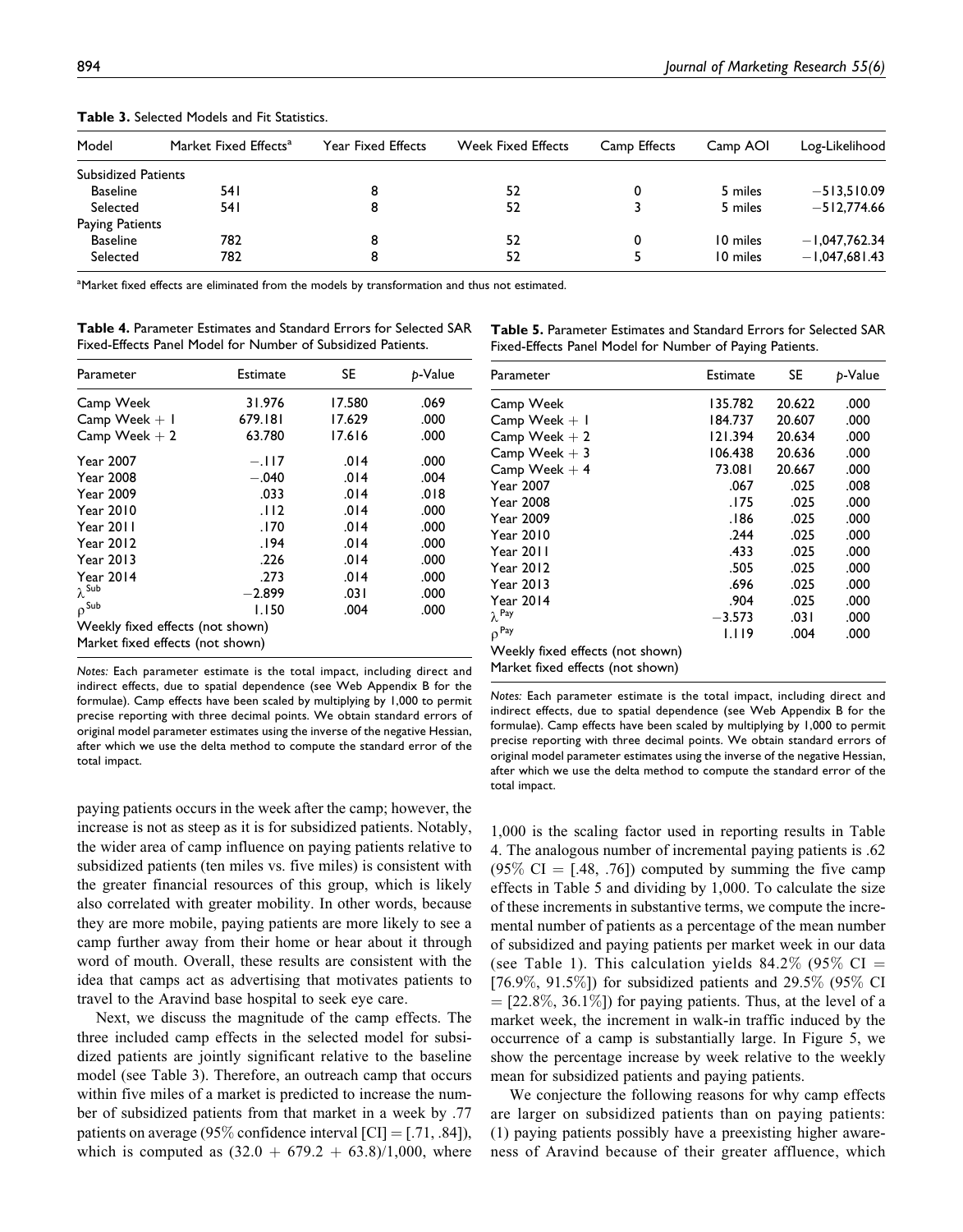

Figure 5. Estimated effect of camps on number of walk-in patients: model comparisons. *Notes:* Error bars show 95% CIs.

implies there is less opportunity for camps to influence their behavior, and (2) there is a greater similarity between subsidized patients and camp patients in terms of demographics and socioeconomic characteristics such as income, which implies that subsidized patients would be more likely to be exposed to camp publicity.

Another pertinent issue is how many patient-markets a camp influences. We compute the average number of markets that lie in the camp's AOI, estimated to be within radii of five miles and ten miles for subsidized and paying patients, respectively. We find that, on average, 4.3 subsidized patient markets and 15.6 paying patient-markets lie in each camp's AOI. Applying this factor to the incremental number of patients per marketweek reported previously, we get the total camp impact to be on average averages 3.3 (95% CI = [3.0, 3.6]) for new subsidized patients and 9.7 (95% CI = [7.5, 11.9]) for new paying patients.

#### *Economics of an Outreach Camp*

As noted, the role of camps is to promote the social mission of Aravind, which is to provide free eye care to indigent patients and not to act as revenue-generating advertising. However, because our analysis demonstrates that camps do act as advertising, we compute the incremental revenue generated by a camp and compare it with the cost of an outreach camp. We had access to the distribution of payments made by walk-in patients to Aravind-P hospital in 2014. Analysis of these data shows that the average revenue realized by Aravind is approximately US\$14 per subsidized patient and US\$230 per paying patient (see Table 6 for details). Using the number of incremental new patients reported previously, we estimate the average incremental revenue per camp to be \$2,273 (95\%  $CI =$ [\$1,763, \$2,785]).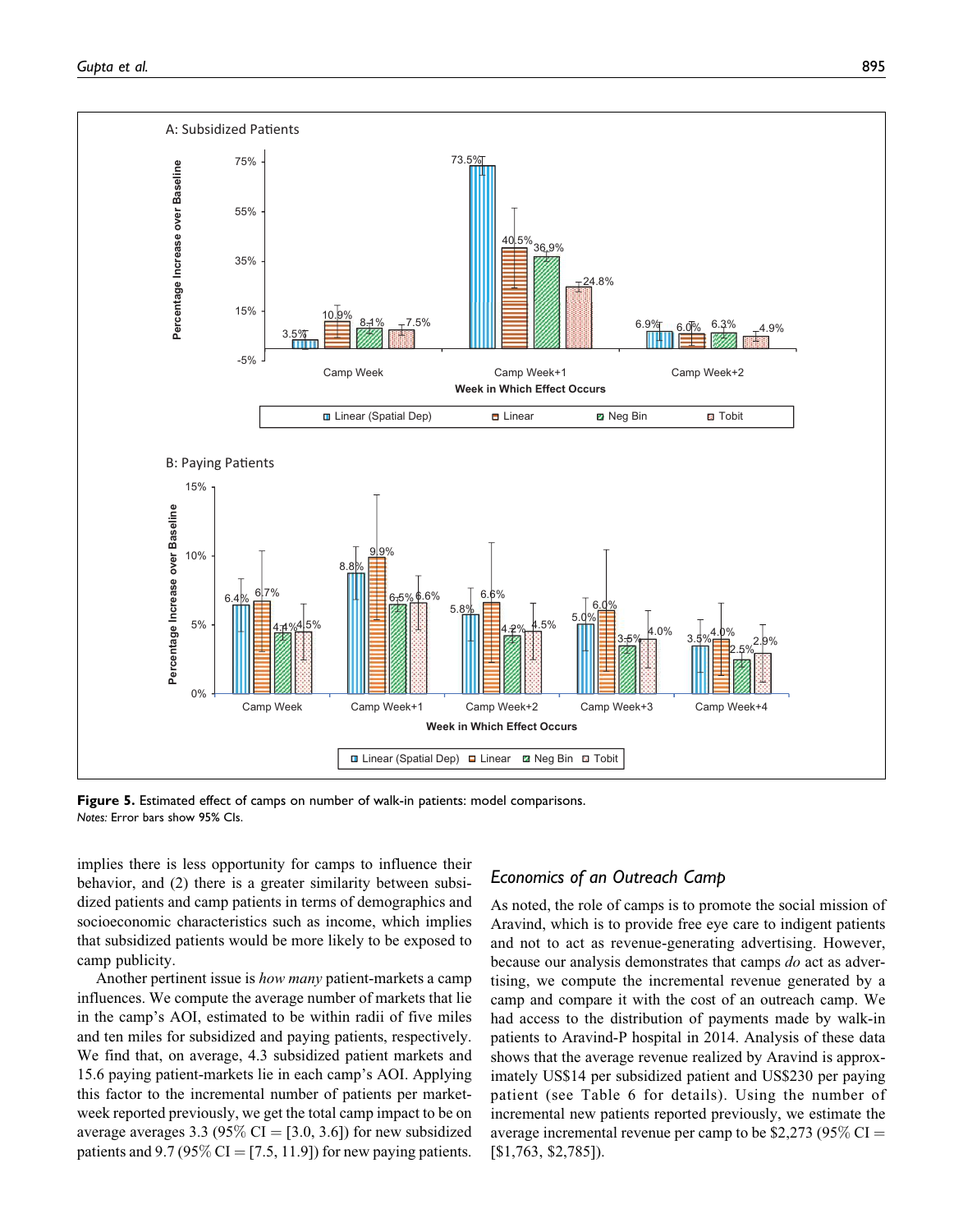#### Table 6. Economics of an Aravind Outreach Camp.

A: Costs of an Average Camp

|                                                                     |                                   |                                                            | Camp Size and Number of Outpatients Served |                       |                 |
|---------------------------------------------------------------------|-----------------------------------|------------------------------------------------------------|--------------------------------------------|-----------------------|-----------------|
|                                                                     |                                   |                                                            | Small                                      | Medium                | Large           |
|                                                                     | Monthly Salary (INR) <sup>b</sup> | Daily Cost (INR)<br>(Assumption:<br>25 Working Days/Month) | 150-200                                    | 400-600               | 700 - 700       |
| Staff Needed (Capacity to Serve) <sup>a</sup>                       |                                   |                                                            | <b>Staff Needed</b>                        |                       |                 |
| Ophthalmologist (150)                                               | 80,000                            | 3,200                                                      |                                            | 3                     | 5               |
| Ophthalmic technician (50)                                          | 25,000                            | 1,000                                                      |                                            | 10                    | 16              |
| Optometrist (60)                                                    | 25,000                            | 1,000                                                      |                                            | 8                     | $\overline{14}$ |
| Optician (40)                                                       | 25,000                            | 1.000                                                      |                                            | $\overline{12}$       | 20              |
| Counselor (50)                                                      | 25,000                            | 1,000                                                      | 3                                          | 10                    | 16              |
|                                                                     |                                   | Aravind's cost: Staffing (INR)                             | 16,200                                     | 49,600                | 82,000          |
|                                                                     |                                   | Sponsor's cost (INR) <sup>c</sup>                          | 14,200                                     | 22,150                | 42,050          |
|                                                                     |                                   | Distribution of camps <sup>d</sup>                         | .59                                        | .39                   | .02             |
|                                                                     |                                   | Aravind's cost/camp (INR)                                  |                                            | 30,542                |                 |
|                                                                     |                                   | Sponsor's cost/camp (INR)                                  |                                            | 17,858                |                 |
|                                                                     |                                   | Total cost/camp                                            |                                            | INR 48,400 or US\$710 |                 |
| B: Estimated Revenue per Walk-in Patient in 2014 <sup>e</sup> (INR) |                                   |                                                            |                                            |                       |                 |
|                                                                     | Mean                              | Minimum                                                    |                                            | Maximum               |                 |
| Subsidized Patient                                                  | 952                               | 57                                                         |                                            | 8,900                 |                 |
| Paying Patient                                                      | 15,726                            | 30                                                         |                                            | 164,280               |                 |

<sup>a</sup>Aravind provided the data on camp staffing needs.

<sup>b</sup>The authors estimated the salaries of medical professionals on the basis of discussions with a nonprofit health care provider in India.

<sup>c</sup>Aravind estimated sponsor costs.

<sup>d</sup>The authors estimated these numbers using Aravind-P data for 2013–2014.

e The authors estimated these numbers using Aravind data for 2014.

*Notes:*  $INR = Indian rupees.$  *I* USD  $= INR$  68.17.

In Table 6, we also provide an estimate of the total costs of a camp. These costs are divided into (1) costs paid by the sponsor, which include camp publicity costs, the cost of securing and equipping a venue, and room and board costs for Aravind's medical team and (2) Aravind's costs, which mainly involve providing medical staff. Costs vary by camp size, as indicated in Table 6. Taking into account the distribution of camps by size, we estimate Aravind's average cost per camp to be INR 30,542, or US\$450, and the total cost of a camp to be INR 48,400 or US\$710.<sup>10</sup> Thus, the average incremental revenue generated by each camp is substantially greater than both Aravind's average cost of staffing the camp and the total cost of a camp. $11$ 

Our camp-generated incremental revenue estimates are limited to single years during which new walk-in patients received services. This is an underestimate of the incremental revenues for at least two reasons. First, over their lifetime, these patients are likely to return multiple times to Aravind to obtain other kinds of eye care services. Second, these new patients are likely to motivate other patients to seek eye care at Aravind through word of mouth and referrals. These behaviors have been studied extensively in the context of customer lifetime value models (Kumar 2018).

#### *Discussion of Model Validity and Robustness*

Next, we discuss several aspects of model validity and robustness of our findings, including issues related to possible misspecification.

*Misspecification of the functional form.* The dependent variables in our models are the weekly numbers of walk-in patients, which are nonnegative integers. It is possible that the use of a regression model is inappropriate because it assumes the dependent variable is real-valued and continuous, and that models that recognize the "count" nature of the dependent variables are more appropriate. A second concern that arises is that our data contain a large number of zero values for the dependent variable. This occurs because there are no walk-in patients from smaller markets in many weeks. To address these concerns, we consider two alternative benchmark models: the negative binomial model and the Tobit model. The negative binomial model accounts for the count nature of the dependent variable. Moreover, because it allows for log-gamma-distributed unobserved heterogeneity in the Poisson mean, it accounts for potential

<sup>&</sup>lt;sup>10.</sup> The average number of outpatients served by a camp in 2013–2014 is 260. This means the average cost to serve each M customer is \$710/260, or \$2.73. <sup>11.</sup> We do not have access to contribution margins on incremental revenue.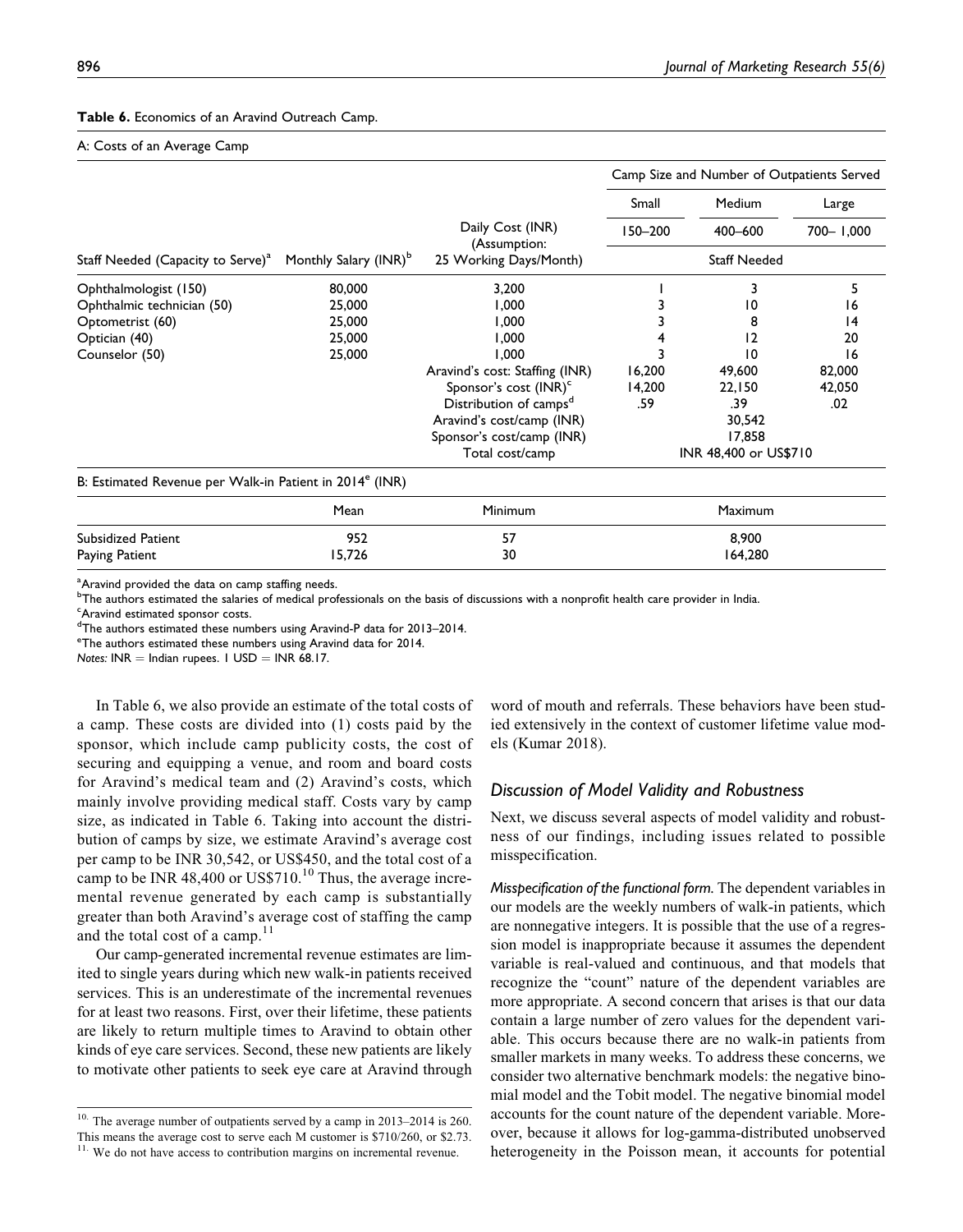overdispersion (in which the variance is bigger than the mean). Cameron and Trivedi (2013) note that unobserved heterogeneity that can cause overdispersion can also cause excess zeros. Our second benchmark model is the Tobit, wherein a Gaussian linear model is specified for positive realizations of the dependent variable, combined with a probit model (without covariates) that describes the censoring below at 0. This model explicitly accounts for the zeros.<sup>12</sup>

A challenge we faced in specifying benchmark models for our panel data is that estimation methods for negative binomial and Tobit models that incorporate spatial dependence structures are not known in the literature. Consequently, an apples-to-apples comparison with our proposed linear panel model with spatial dependence is infeasible. Instead, we specify a constrained version of our linear panel model in which the spatial dependence components are removed. This is accomplished by setting  $\lambda^{\text{Sub}}$  and  $\rho^{\text{Sub}}$  to zero in model 1, and  $\lambda$ <sup>Pay</sup> and  $\rho$ <sup>Pay</sup> to zero in model 2. The estimated camp effects from this constrained model are compared with the full model, as well as the benchmark models. All such models include fixed effects for markets, and they have the same number of camp effect lags as in the selected proposed model.

In Web Appendix C, Tables C1 and C2 compare the results of these three alternative models applied to the subsidized patient and paying patient data, respectively. For completeness, we also show the results of the proposed linear panel model with spatial dependence in column one (these results are reproduced from Tables 4 and 5). We note that the coefficients of different models are not directly comparable. To obtain a reasonable overall comparison, we translate the total camp effect (sum of all lags) of each model into a percentage increase over baseline walk-in traffic in the last row of Tables A1 and A2. Comparing the results of the Tobit model in column four with the other models is challenging because the estimated coefficients are interpretable as effects on walk-in traffic when the traffic is strictly positive. Accordingly, we consider the baseline traffic to be the average walk-in traffic in market-weeks when it is positive. We also show in Figure 5 the percentage increase by week for each of the models being compared.

Turning first to the results for subsidized patients (Table A1) and comparing the percentage increase in the last row, we note that the proposed model finds much larger camp effects than the benchmark models. Figure 5, Panel A, reveals that this difference occurs primarily in Camp Week  $+$  1. However, we note that the differences between the three models that exclude spatial dependence (columns 2, 3, and 4) are relatively small. In particular, the linear and negative binomial models find identical overall increases. A similar comparison for paying patients using the last row of Table A2 shows that

differences across all four models are not large. Figure 5, Panel B, also supports this conclusion.

In summary, comparing the results of models with different functional forms confirms that all models provide positive, statistically significant spillover camp effects on walk-in traffic. Moreover, the patterns of camp effect time lags are similar. The estimated absolute and relative increases in walkin patient traffic due to camps vary across models but not dramatically. The substantive conclusion that, on average, camps produce incremental revenues in excess of costs seems robust to model specification.

*Other concerns and robustness checks.* A possible concern with our analysis is that some of the increase in the number of walkin patients that is attributed to camps by our model may be due to capacity constraints at the camps. In other words, suppose a potential patient goes to a camp but the camp has already reached its capacity in terms of the number of patients it can handle. Camp staff may then instruct the patient to go to the base hospital directly, thereby causing the patient to appear as an incremental walk-in patient because of the camp, when in fact this patient would have been a camp patient and not a walk-in patient had the camp not reached capacity. However, we confirmed with Aravind management that all patients who arrived at a camp were accommodated. This was confirmed using the data for the 2013–2014 period, in which we observed for each camp not only the actual number of camp patients but also the planned number of patients that Aravind expected to draw. In these data, the actual number of camp patients exceeded the planned number in 20% of the camps, but all patients were treated nevertheless. In another robustness check, we found that the use of  $W^{Sub}_{Exp}$ , a spatial lag matrix based on inverse exponential distance instead of contiguity, did not change the pattern of camp effects for subsidized patients or paying patients.

#### Discussion and Conclusions

We consider nonprofit health care organizations that use a cross-subsidization business model in which some patients are treated at market prices to generate surpluses that are used to fulfill their social mission of treating indigent patients for free or at deeply subsidized prices. Typically, in our context of lowand middle-income countries, these organizations market their services to poor patients to encourage demand but do not engage in marketing to paying patients. The question we examine is whether marketing directed to poor patients has a spillover effect on demand from paying patients. This question is of strategic importance for the financial sustainability of the cross-subsidization business model.

To study this question empirically, we use nine years of historical data from Aravind Eye Hospital, Pondicherry, on the spatial origin of paying patient traffic and marketing activities (i.e., outreach camps targeted to poor patients). Using models that allow both spatial and temporal carryover effects, we find that the occurrence of camps increases the number of walk-in

<sup>12.</sup> An alternative approach to addressing the concern about excess zeros is to use zero-inflated count models. However, these models require that we specify a model for generating the zeros that is separate from the model for generating positive values. In our case, there is no theoretical basis to specify a separate model for zero walk-in patients in a given market-week.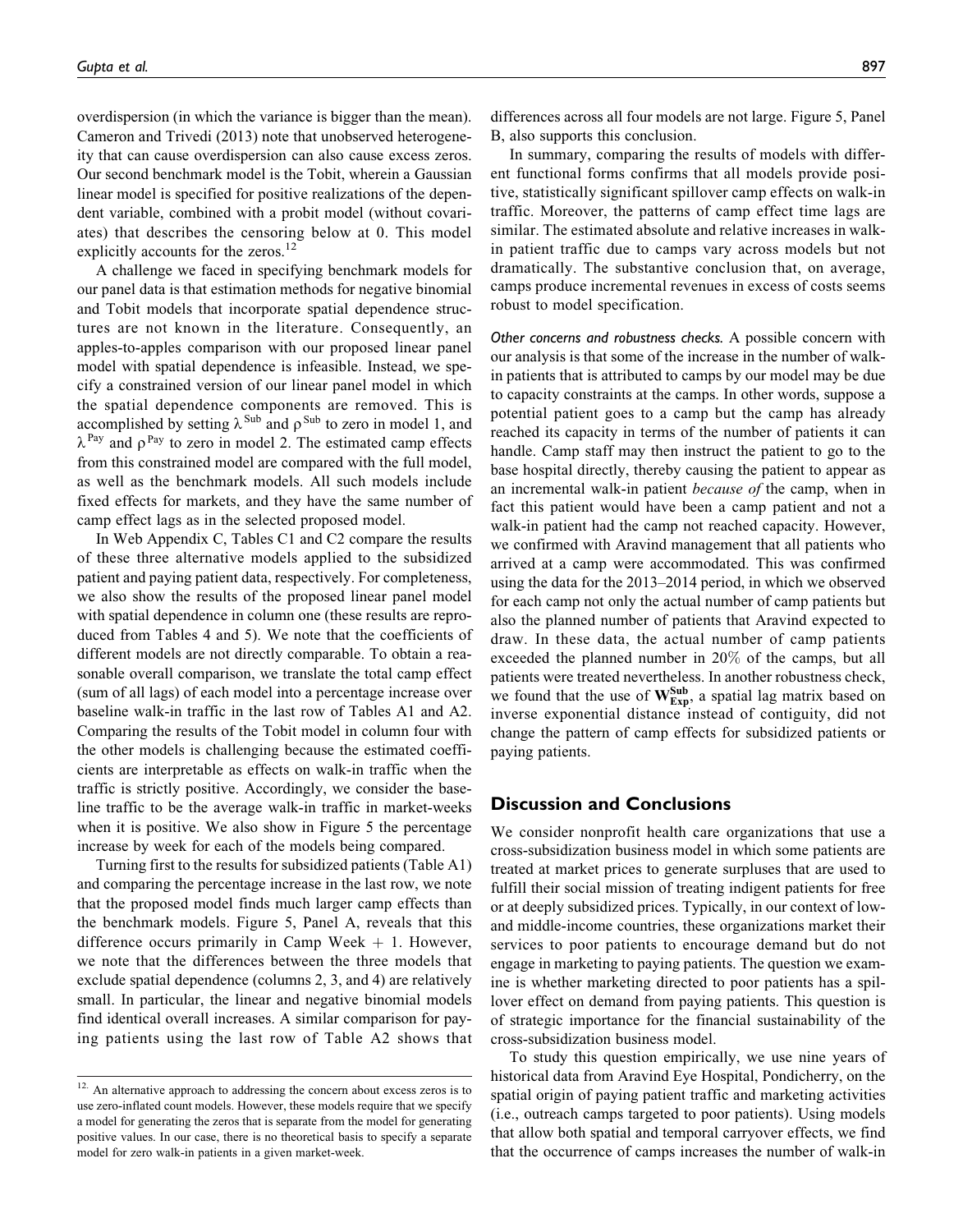patients. Importantly, the walk-in patients do not directly use camp services but are indeed influenced by the camps that occur near where they live. These effects are stronger for subsidized than for paying patients. The effects occur if camps are within a ten-mile radius around the location of a patient, and they persist for three to five weeks after the camp occurs. When translated into dollars, our estimates show that the incremental revenue generated by an outreach camp exceeds the costs of organizing a camp.

Our results imply that there may be substantial synergies for nonprofit health care organizations between their marketing efforts intended to advance their social mission of serving poor patients and their revenue-generating business of serving paying patients. The findings strengthen the viability of the cross-subsidization business model that is central to Aravind's success. Our findings regarding the financial self-sufficiency of camps are potentially very important for Aravind. The findings suggest that Aravind can increase its expenditure on camps by increasing the number, duration, or frequency of camps, without being constrained by the cost of camps. These outreach activities have a very large direct impact, as indicated by the fact that almost 580,000 outreach patients were treated by Aravind in  $2016-2017$ .<sup>13</sup> These findings are also useful for Aravind in its role of providing consulting to other organizations with similar business models.

Our research raises several questions that are worth pursuing in follow-up work. First, the separation of camp advertising and cannibalization effects is an important issue if in fact there is sizable cannibalization. The data available in our study did not permit us to identify cannibalization effects separately from advertising effects. It may be useful to conduct field experiments to measure the rate of cannibalization. Second, measuring the social influence between patients would be both theoretically interesting and managerially useful. We expect that word-of-mouth effects occur within each of Aravind's three segments. But it would be especially interesting to measure such effects between patients in different segments such as camp patients and paying patients because these patients have different socioeconomic profiles but live in close proximity. It is well known that one of the key econometric challenges in such work is differentiating between the role of social influence and that of observed and unobserved similarities between individuals. Such a study will require rich, individual-level socioeconomic data that could be gathered using a survey. Another possible area of investigation is whether nonprofit hospitals' community benefit activities cause similar spillover effects in the United States. If community benefit activities enhance revenues, the rationale for the tax-exempt status of these hospitals may be questioned.

Finally, we note some limitations of our research, some of which present opportunities for future work. First, the time pattern of camp effects shows an initial large effect in the week

after the camp, followed by a decrease in successive weeks. This could potentially be modeled with a parametric distributed lag specification for parsimony. Second, we model successive camps in a given market as having independent effects. The advertising literature suggests that we might expect interactions between these camp effects. For instance, the possibility of diminishing returns could be considered. Finally, while we have focused on the short-term effects of camps, it would be of interest to measure the long-term effects of camps on the number of walk-in patients that hospitals receive.

#### Acknowledgments

The authors are grateful to the Aravind Eye Care System for generously providing the data used herein. The authors gratefully acknowledge comments from Vrinda Kadiyali, Ed McLaughlin, Shailendra Jain, Qiang Liu, Young-Hoon Park, and Manoj Thomas and from seminar participants at Cornell University, University of Pittsburgh, Harvard University, Lions Aravind Institute of Community Ophthalmology, University of Maryland, University of Michigan, Texas A&M University, the 2016 Theory and Practice in Marketing Conference, and the 2016 Yale China-India conference. The authors appreciate valuable feedback from the *JMR* review team.

#### Editorial Team

Robert Meyer served as guest editor, and V. Kumar served as associate editor.

#### Declaration of Conflicting Interests

The authors declared no potential conflicts of interest with respect to the research, authorship, and/or publication of this article.

#### Funding

The authors gratefully acknowledge financial support from the Institute for Social Sciences at Cornell University.

#### Supplemental Material

Supplemental material for this article is available online.

#### References

- Ackerberg, D. (2003), "Advertising, Learning, and Consumer Choice in Experience Good Markets: A Structural Empirical Examination," International Economic Review, 44 (3), 1007–40.
- American Hospital Association (2017), "Fast Facts on U.S. Hospitals," (accessed December 5, 2017), http://www.aha.org/ research/rc/stat-studies/fast-facts.shtml.
- Bertrand, Marianne, Sendhil Mullainathan, and Eldar Shafir (2006), "Behavioral Economics and Marketing in Aid of Decision Making Among the Poor," Journal of Public Policy & Marketing, 25 (1), 8–23.
- Bhattacharya, Onil, Sara Khor, Anita McGahan, David Dunne, Abdallah Daar, and Peter Singer (2010), "Innovative Health Service Delivery Models in Low and Middle Income Countries – What Can we Learn from the Private Sector?" Health Research Policy and Systems, 8 (July), 24.

<sup>13.</sup> http://www.aravind.org/content/downloads/AECS%20Report%20201617. pdf, pp. 16–17.